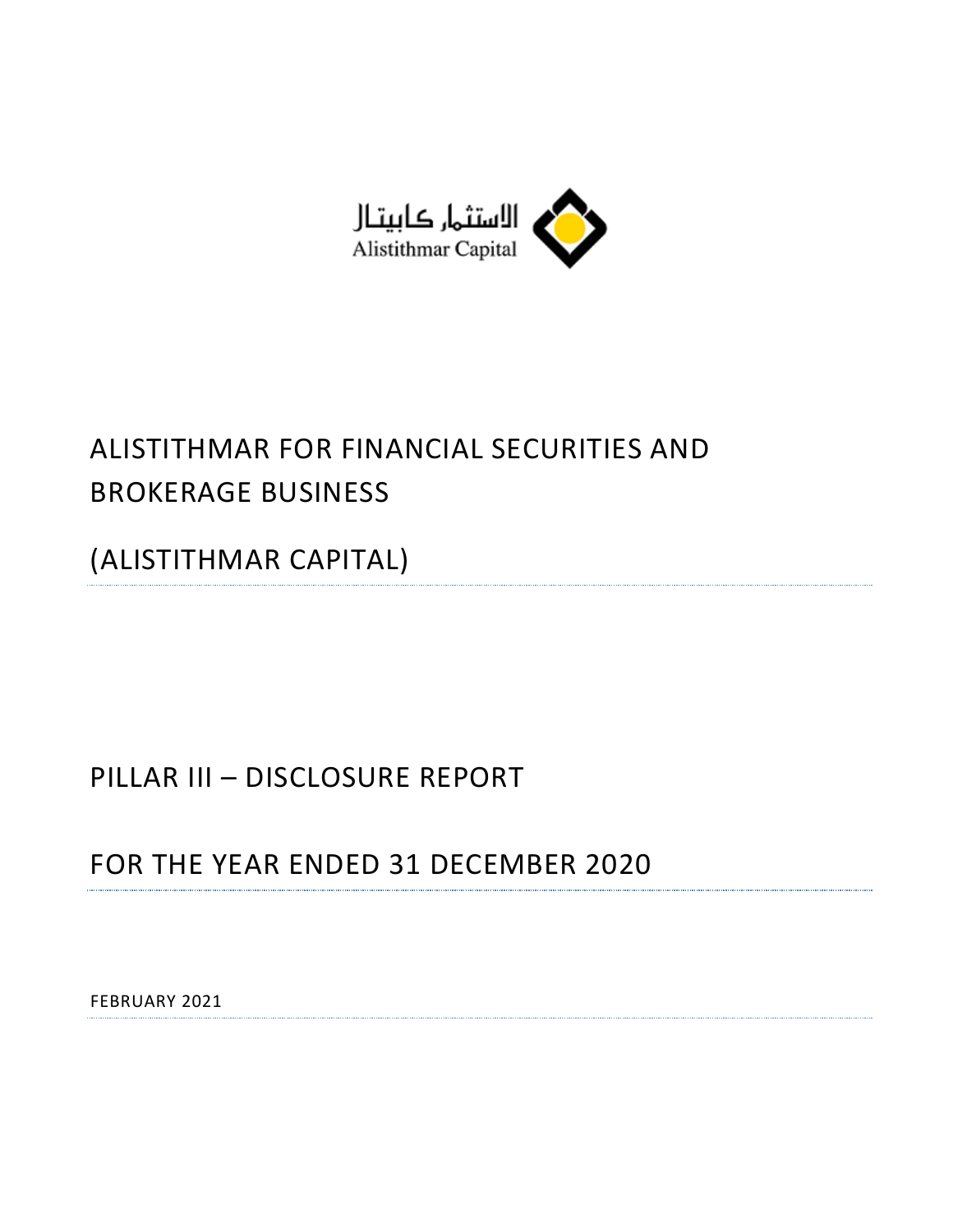

# **Table of Contents**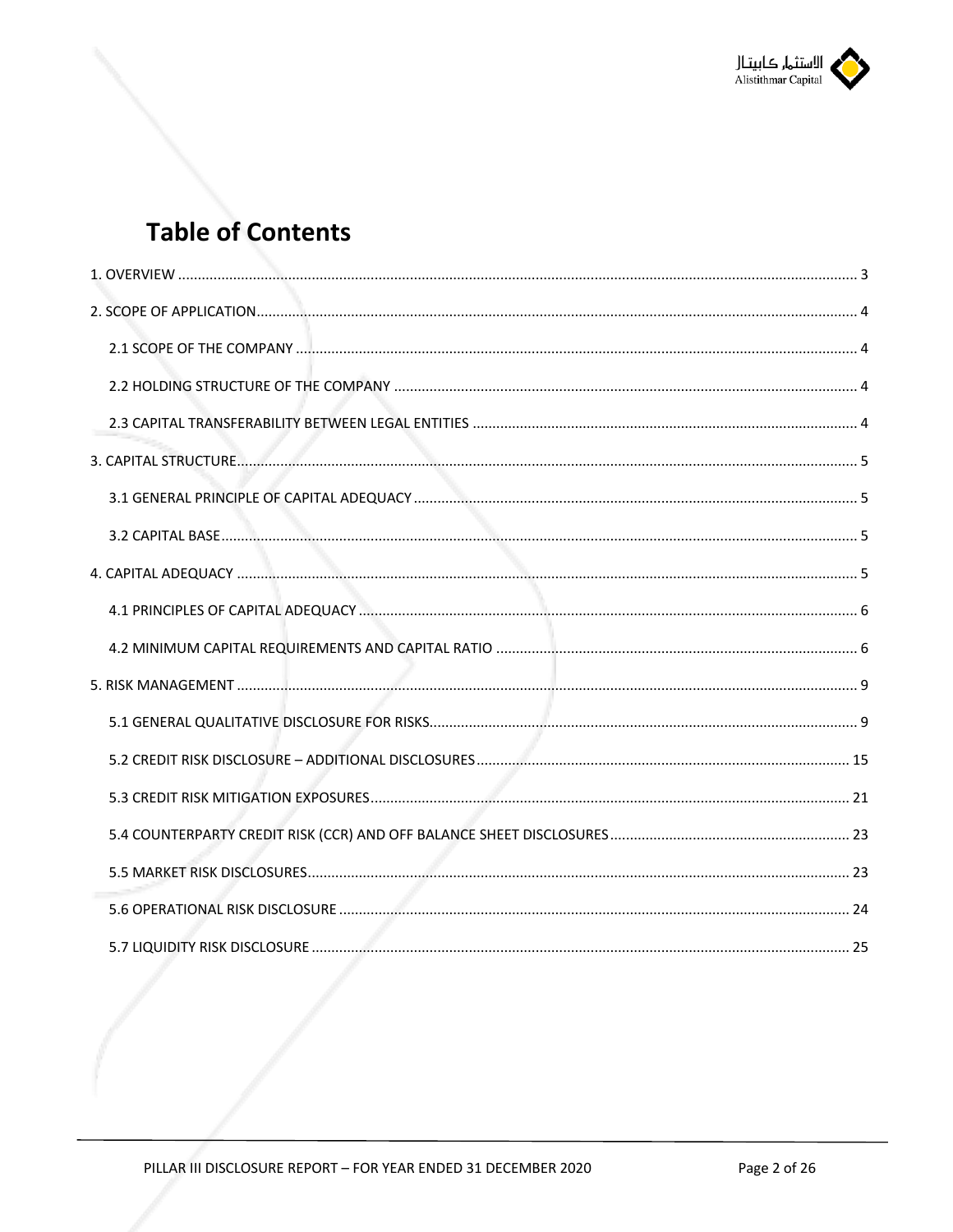

## **1. OVERVIEW**



This disclosure requirement meets the minimum requirements for the annual market disclosure of information as referred to by the Article 68 of the Prudential Rules (PRs) (the market disclosure is hereinafter referred to as the "Pillar III Disclosure") to be published by all the Capital Market Institutions (CMIs) licensed for the Dealing, Managing and/or Custody activities.

The purpose of Pillar III Disclosure is for the market participants to assess the key pieces of information on the scope of application, capital, risk exposures, risk assessment processes, and hence the capital adequacy of the CMIs.

This document has been prepared in accordance with the guidelines issued by the Capital Market Authority (CMA) of Saudi Arabia which supplements the disclosure requirements for the Pillar III Disclosure in the PRs.

This Pillar III Disclosure comprises both the qualitative and quantitative disclosures.

This Pillar III Disclosure has been approved by the Board of Directors of Alistithmar Capital before its publication. The information presented in this Pillar III Report is not required to be, and has not been, subject to external audit.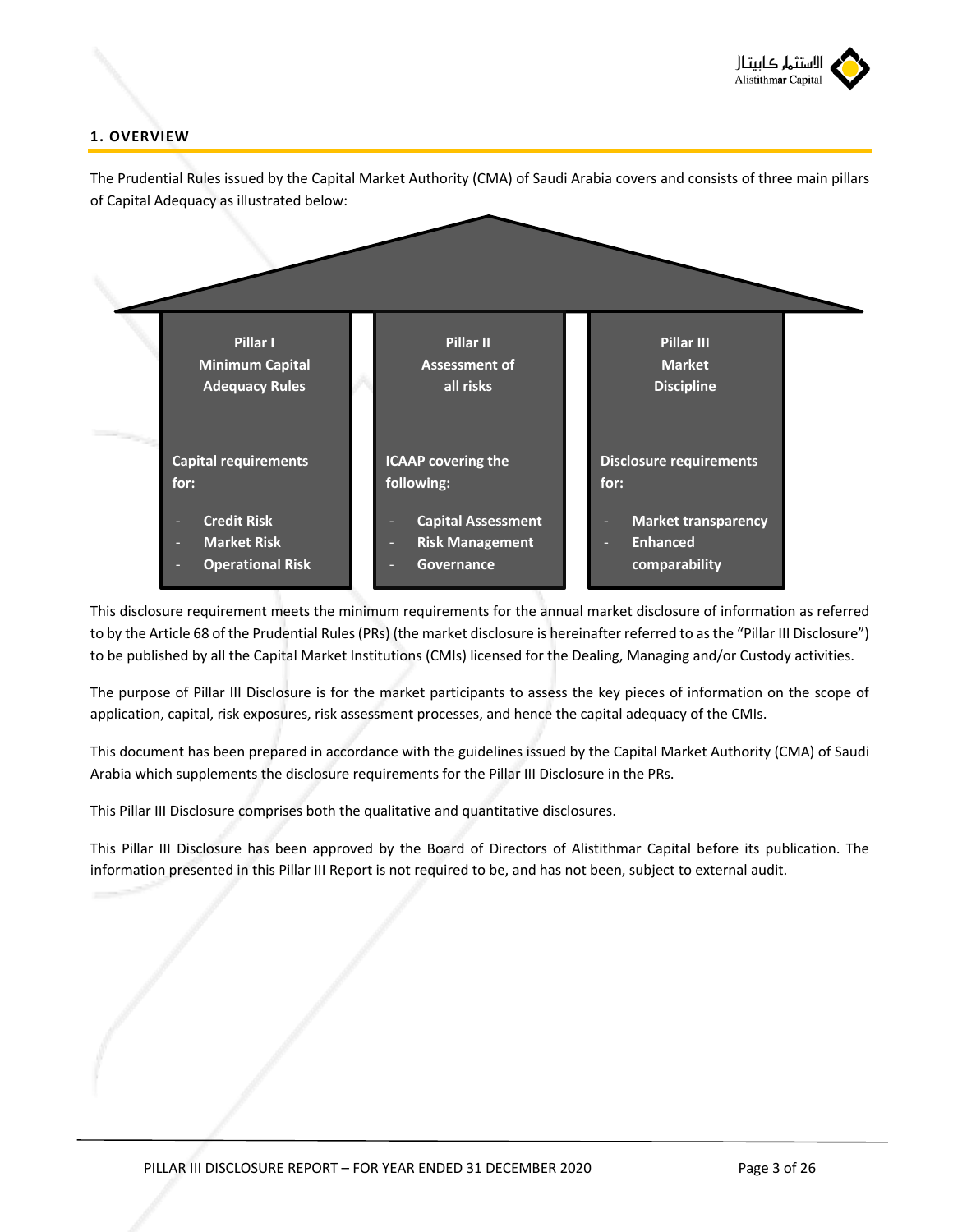

#### **2. SCOPE OF APPLICATION**

#### 2.1 SCOPE OF THE COMPANY

Alistithmar for Financial Securities and Brokerage Company - Alistithmar Capital (the "Company") is a Saudi Closed Joint Stock Company established under the Regulations for Companies in the Kingdom of Saudi Arabia. The Company was converted from a limited liability company to a Saudi closed joint stock company on Jumada Awal 19, 1436H (corresponding to March 10, 2015). The Company operates under Commercial Registration No. 1010235995 issued in Riyadh on Rajab 8, 1428 H (corresponding to July 22, 2007). The Company also operates its activities under Authorization License number 11156-37 dated September 25, 2011 (corresponding to 27/10/1432H) issued by the Capital Market Authority (CMA).

The principal activities of the Company are dealing in securities as principal and agent, underwriting, management of investment funds and private investment portfolios on behalf of customers, arrangement, margin loans, murabaha financing, advisory and custody services relating to financial securities.

#### 2.2 HOLDING STRUCTURE OF THE COMPANY

The Company's share capital of SR 250 million as at December 31, 2020 consists of 25,000,000 fully paid shares of SR 10 each, and is wholly-owned by The Saudi Investment Bank.

#### 2.3 CAPITAL TRANSFERABILITY BETWEEN LEGAL ENTITIES

There are no current or foreseen material or legal impediment to the prompt transfer of capital or repayment of liabilities between the Company and its subsidiaries, as Alistithmar Capital does not have any subsidiaries with a business ownership unless in the case of fund structures in the capacity of the designated fund manager.

#### **Restrictions by By-Laws:**

As per Article 10 of the By-Laws, the Shares shall be transferable/negotiable after issuance of the certificates thereof. As an exception to the foregoing, the shares given against shares in-kind, the cash shares subscribed for by the founders and the shares owned by the partners of the converted company shall not be transferable before the publishing of the balance sheet and the profit and loss statements for two (2) fiscal years, each consisting of at least twelve (12) months from the date of issuance of the resolution of the Minister of Commerce and Industry announcing conversion of the company. As per Article 11 of the By-Laws, the ownership of the company shall remain as is, and no change or amendment in the ownership shall be made before obtaining a prior approval of the Capital Market Authority of Saudi Arabia.

#### **Statutory restriction:**

As per Article 44 of the By-Laws and Article 125 of the old Saudi Companies Regulation, the Company is required to transfer 10% of its net profit to establish and fund the statutory reserves before declaration of dividend until the amount of statutory reserves is equal to the half of the paid up capital of the Company, at which point the Ordinary General Assembly shall have the right to discontinue the allocation. However as per Article 129 of the New Companies Regulation, the Company shall have the right to discontinue the allocation, once the amount of statutory reserves is equal to 30% of paid up capital of the Company, by way of an Ordinary General Assembly meeting.

#### **Regulatory restriction:**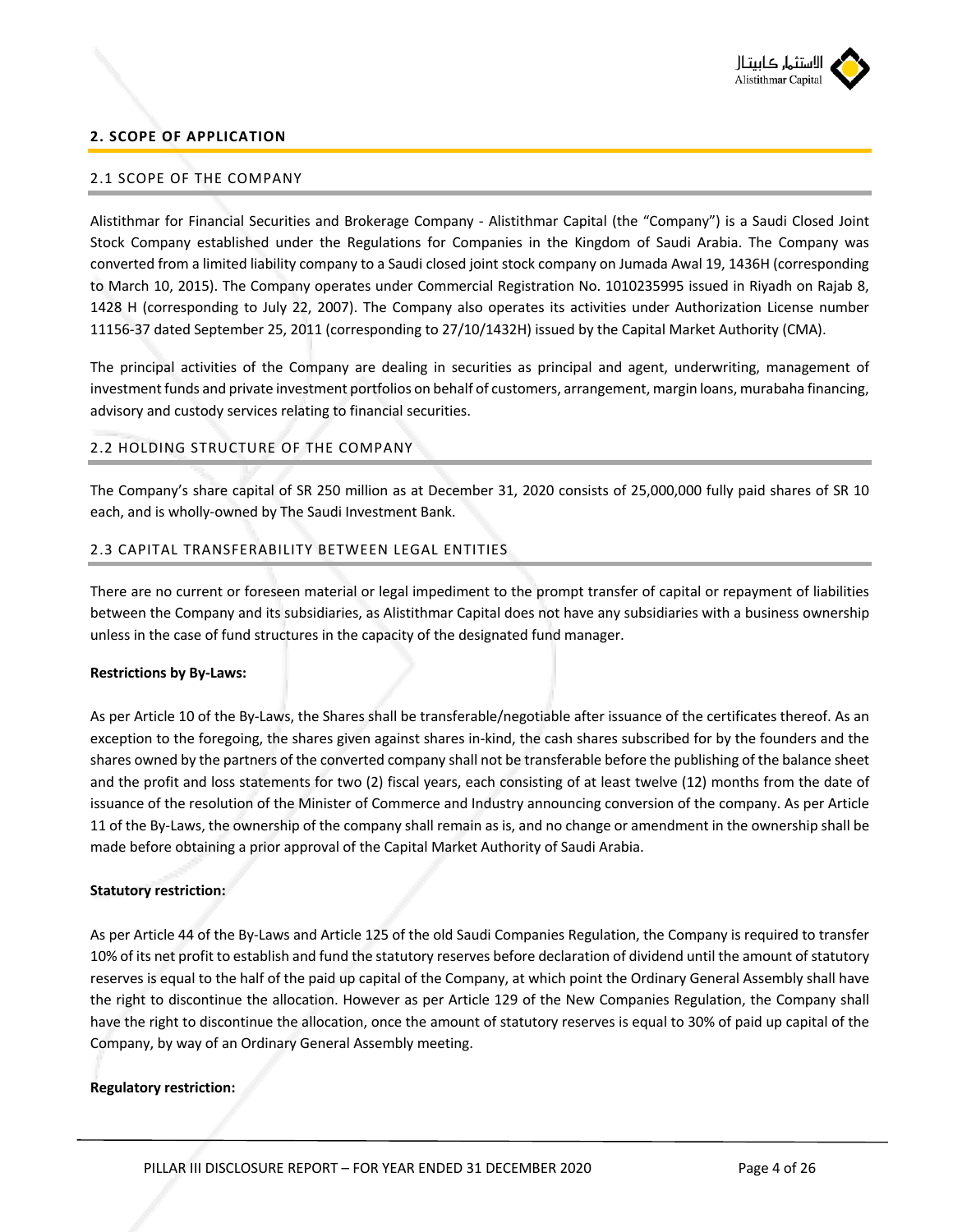

The CMA has imposed a restriction that the Company shall continuously possess a capital base which corresponds to not less than the total of the minimum capital requirements in accordance with Chapter 4 to Chapter 16 of Part 3 of the Prudential Rules at any point in time.

### **3. CAPITAL STRUCTURE**

#### 3.1 GENERAL PRINCIPLE OF CAPITAL ADEQUACY

It is the company's policy to maintain a strong capital base and to utilize it efficiently throughout its activities to optimize the return to shareholders, while maintaining a prudent relationship between the capital base and the underlying risks of the business. In carrying out this policy, the Company has taken into account the supervisory requirements of the Prudential Rules. The calculation of the Capital Base complies with all the respective chapters under the requirements of Part 2 – Capital Base of the Prudential Rules.

#### 3.2 CAPITAL BASE

The capital base of Alistithmar Capital as of end of December 31, 2020, as per the audited financial statements, in comparison to December 31, 2019 and December 31, 2018 are as follows:

| <b>Capital Base</b>                        | Dec 31, 2020<br>(Audited)<br><b>SAR '000</b> | Dec 31, 2019<br>(Audited)<br><b>SAR '000</b> | Dec 31, 2018<br>(Audited Restated)<br><b>SAR '000</b> |  |
|--------------------------------------------|----------------------------------------------|----------------------------------------------|-------------------------------------------------------|--|
| Tier-1 capital                             |                                              |                                              |                                                       |  |
| Paid-up capital                            | 250,000                                      | 250,000                                      | 250,000                                               |  |
| Audited retained earnings                  | 169,373                                      | 109,848                                      | 86,830                                                |  |
| Share premium                              |                                              |                                              |                                                       |  |
| Reserves (other than revaluation reserves) | 34,253                                       | 27,639                                       | 25,558                                                |  |
| Tier-1 capital contribution                |                                              |                                              | 4,310                                                 |  |
| Verified interim profit/(loss)             |                                              |                                              |                                                       |  |
| Deductions from Tier-1 capital             | (14, 563)                                    | (13, 744)                                    | (18, 361)                                             |  |
| <b>Total Tier-1 capital</b>                | 439,062                                      | 373,744                                      | 348,336                                               |  |
|                                            |                                              |                                              |                                                       |  |
| <b>Tier-2 capital</b>                      |                                              |                                              |                                                       |  |
| Subordinated loans                         | -                                            |                                              |                                                       |  |
| Cumulative preference shares               |                                              |                                              |                                                       |  |
| <b>Revaluation reserves</b>                |                                              | 611                                          |                                                       |  |
| Other deductions from Tier-2 (-)           |                                              |                                              |                                                       |  |
| Deduction to meet Tier-2 capital limit (-) |                                              |                                              |                                                       |  |
| <b>Total Tier-2 capital</b>                |                                              |                                              |                                                       |  |
|                                            |                                              |                                              |                                                       |  |
| <b>TOTAL CAPITAL BASE</b>                  | 439,062                                      | 374,355                                      | 348,336                                               |  |

### **4. CAPITAL ADEQUACY**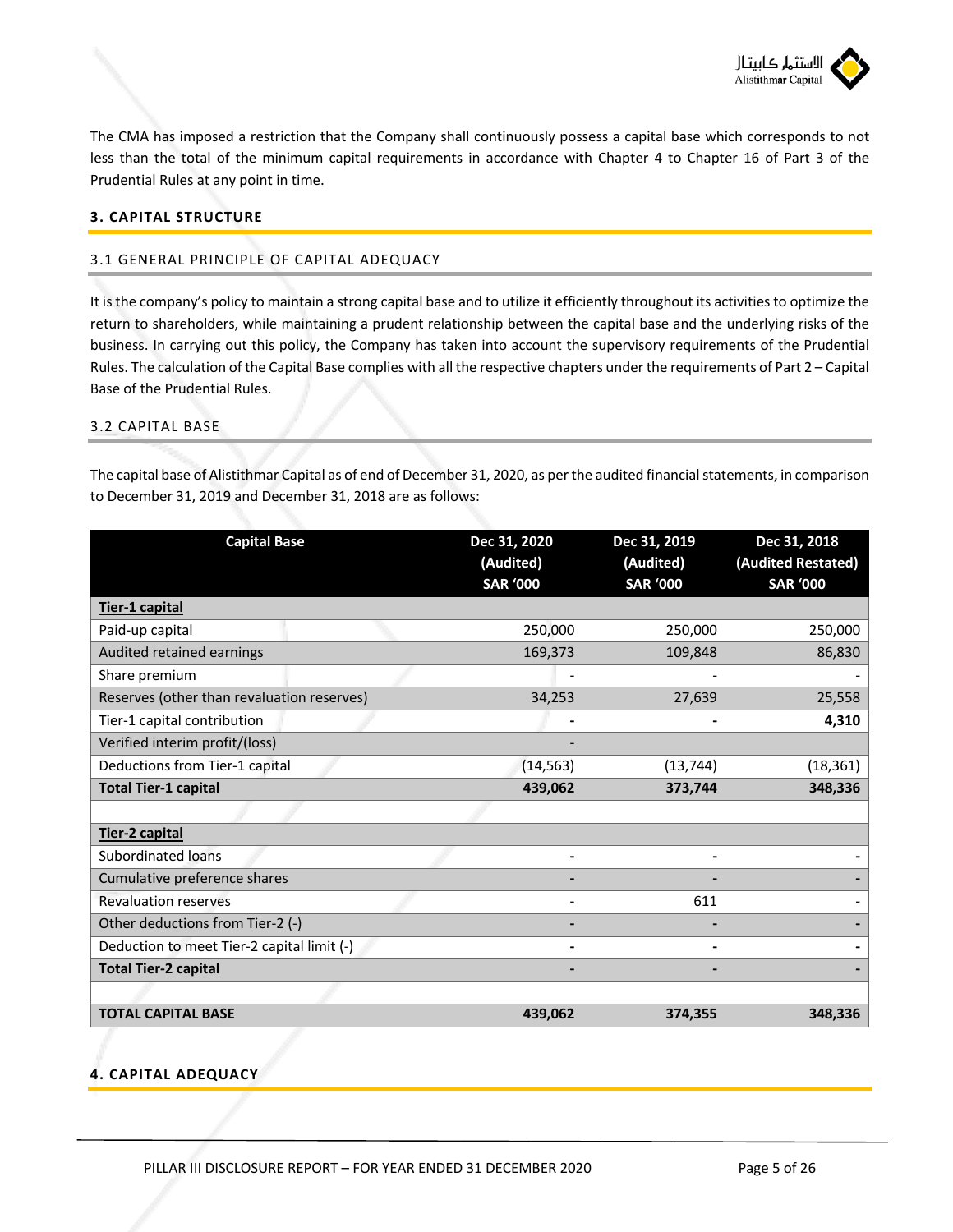

## 4.1 PRINCIPLES OF CAPITAL ADEQUACY

The Company's approach in assessing adequacy of its capital to support current and future activities is envisaged around the following principles:

- It has a process for assessing its overall capital adequacy in relation to its risk profile and a strategy for maintaining capital levels
- A review of company's Internal Capital Adequacy Assessment Process (ICAAP) and capital strategies are undertaken by its management at-least annually, as well as monitoring and ensuring compliance to CMA regulations, with appropriate actions being taken when required
- It is possessing a capital base which corresponds to at-least the minimum capital requirements as per the Prudential Rules

As of December 31, 2020, the Company's total capital ratio was 2.47x which corresponds to an excess capital of SAR 261.312 Mn compared to the total minimum capital requirement of SAR 177.750 Mn that was calculated in accordance with Part 3 – Minimum Capital Requirements of the Prudential Rules.

## 4.2 MINIMUM CAPITAL REQUIREMENTS AND CAPITAL RATIO

The minimum capital requirements of Alistithmar Capital as of end of December 31, 2020 as per the audited financial statements are as follows along with the comparative numbers for the year 2019: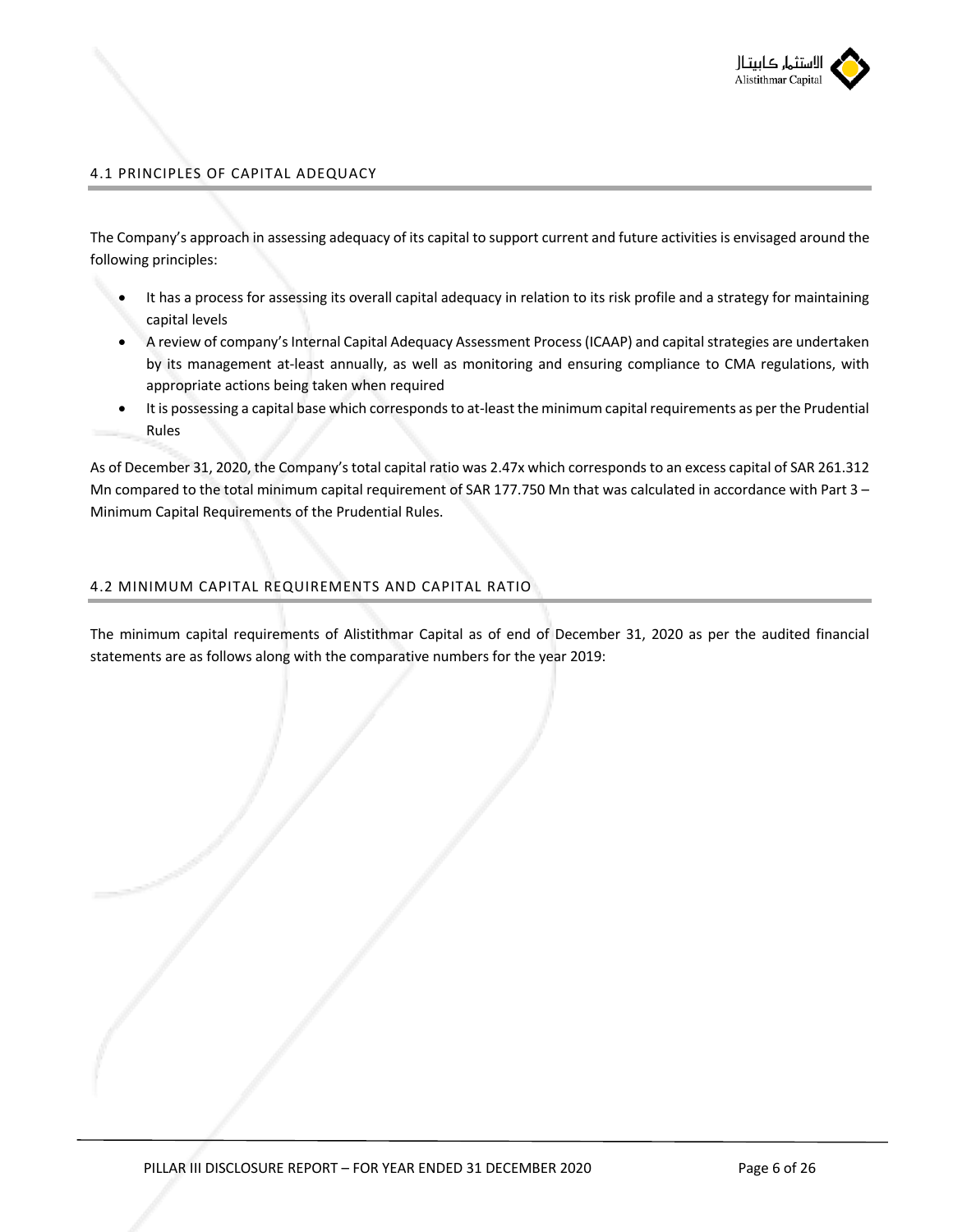

| Exposure class - All figures provided here are in<br>SAR '000 unless stated otherwise | <b>Exposure before CRM</b> |                | <b>Net Exposures</b><br>after CRM | <b>Risk Weighted</b><br><b>Assets</b> | <b>Capital</b><br>Requirement |
|---------------------------------------------------------------------------------------|----------------------------|----------------|-----------------------------------|---------------------------------------|-------------------------------|
| For year 31 December 2020                                                             |                            |                |                                   |                                       |                               |
| <b>Credit Risk</b>                                                                    |                            |                |                                   |                                       |                               |
| <b>On-balance Sheet Exposures</b>                                                     |                            |                |                                   |                                       |                               |
| <b>Governments and Central Banks</b>                                                  |                            |                |                                   |                                       |                               |
| <b>CMIs and Banks</b>                                                                 |                            | 646            | 646                               | 129                                   | 18                            |
| Corporates                                                                            |                            |                |                                   |                                       |                               |
| Retail                                                                                |                            |                |                                   |                                       |                               |
| <b>Investments</b>                                                                    |                            | 11,262         | 11,262                            | 33,787                                | 4,730                         |
| Securitization                                                                        |                            |                |                                   |                                       |                               |
| <b>Margin Financing</b>                                                               |                            | 636,322        | 636,322*                          | 954,484                               | 133,628                       |
| <b>Other Assets</b>                                                                   |                            | 30,791         | 30,791                            | 99,221                                | 13,891                        |
| <b>Total On-Balance sheet Exposures</b>                                               |                            | 679,022        | 679,022                           | 1,087,620                             | 152,267                       |
| Off-balance Sheet Exposures                                                           |                            |                |                                   |                                       |                               |
| <b>OTC/Credit Derivatives</b>                                                         |                            |                |                                   |                                       |                               |
| Repurchase agreements                                                                 |                            |                |                                   |                                       |                               |
| Securities borrowing/lending                                                          |                            |                |                                   |                                       |                               |
| Commitments                                                                           |                            |                |                                   |                                       |                               |
| Other off-balance sheet exposures                                                     |                            |                |                                   |                                       |                               |
| <b>Total Off-Balance sheet Exposures</b>                                              |                            |                |                                   |                                       |                               |
| <b>Total On and Off-Balance sheet Exposures</b>                                       |                            | 679,022        | 679,022                           | 1,087,620                             | 152,267                       |
| <b>Prohibited Exposure Risk Requirement</b>                                           |                            |                |                                   |                                       |                               |
| <b>Total Credit Risk Exposures</b>                                                    |                            | 679,022        | 679,022                           | 1,087,620                             | 152,267                       |
| <b>Market Risk</b>                                                                    | Long                       | <b>Short</b>   |                                   |                                       |                               |
| Interest rate risks                                                                   |                            |                |                                   |                                       |                               |
| Equity price risks                                                                    |                            |                |                                   |                                       |                               |
| Risks related to investment funds                                                     | 23,708                     |                |                                   |                                       | 3,793                         |
| Securitization/re-securitization positions                                            |                            |                |                                   |                                       |                               |
| Excess exposure risks                                                                 |                            |                |                                   |                                       |                               |
| Settlement risks and counterparty risks                                               |                            |                |                                   |                                       |                               |
| Foreign exchange rate risks                                                           | 4,027                      | $\overline{2}$ |                                   |                                       | 81                            |
| Commodities risks.                                                                    |                            |                |                                   |                                       |                               |
| <b>Total Market Risk Exposures</b>                                                    | 27,735                     | $2^{\circ}$    |                                   |                                       | 3,874                         |
|                                                                                       |                            |                |                                   |                                       |                               |
| <b>Operational Risk</b>                                                               |                            |                |                                   |                                       | 21,610                        |
|                                                                                       |                            |                |                                   |                                       |                               |
| <b>Minimum Capital Requirements</b>                                                   |                            |                |                                   |                                       | 177,750                       |
|                                                                                       |                            |                |                                   |                                       |                               |
| Surplus/(Deficit) in capital                                                          |                            |                |                                   |                                       | 261,312                       |
| Total capital ratio (time)                                                            |                            |                |                                   |                                       | 2.47x                         |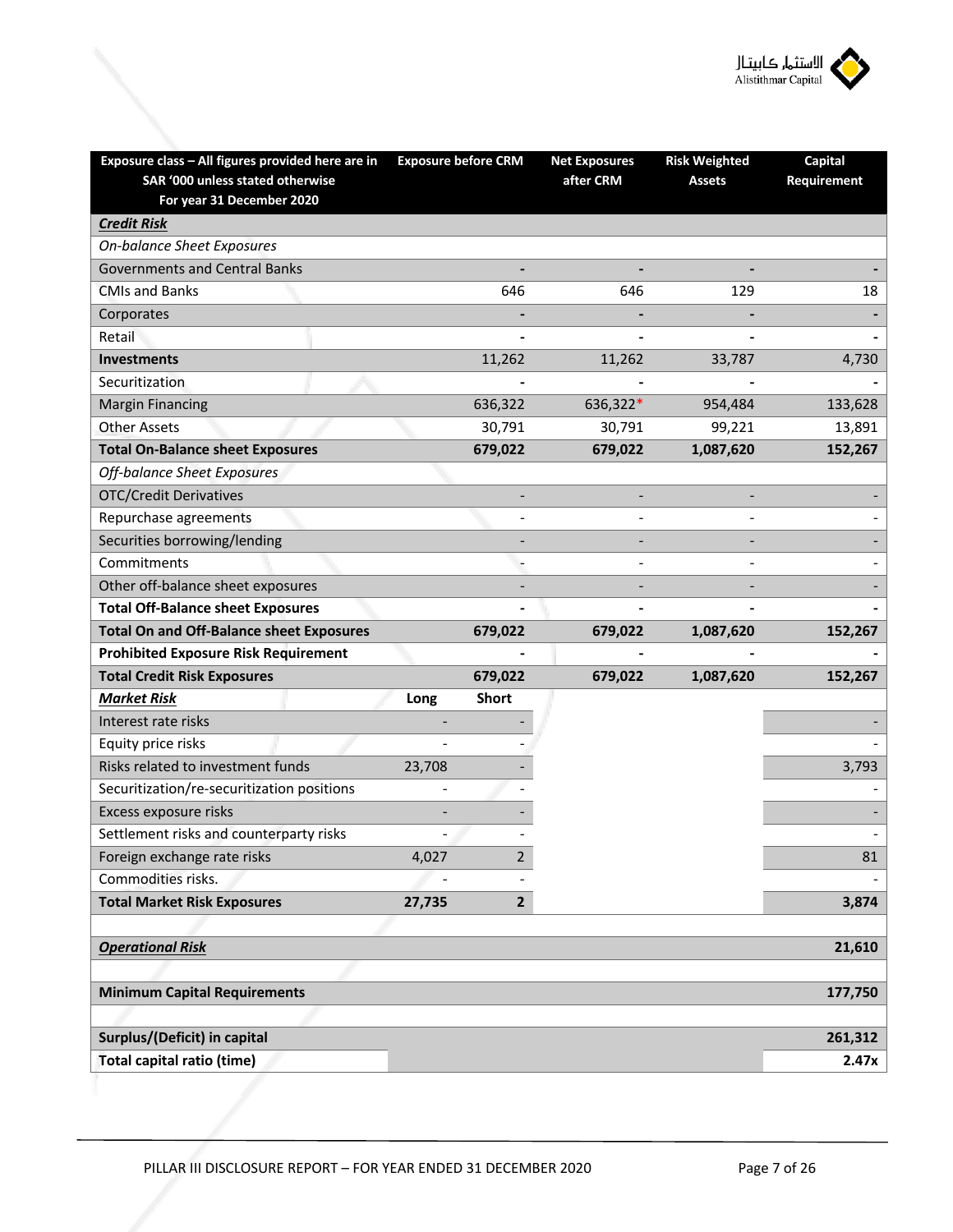| <b>/ ا</b> لاستثمار كابيتـال |  |  |  |  |  |  |
|------------------------------|--|--|--|--|--|--|
|------------------------------|--|--|--|--|--|--|

|                                                                                                                    |        |                            |                                   |                                       | Alistithmar Canital    |
|--------------------------------------------------------------------------------------------------------------------|--------|----------------------------|-----------------------------------|---------------------------------------|------------------------|
| Exposure class - All figures provided here are in<br>SAR '000 unless stated otherwise<br>For year 31 December 2019 |        | <b>Exposure before CRM</b> | <b>Net Exposures</b><br>after CRM | <b>Risk Weighted</b><br><b>Assets</b> | Capital<br>Requirement |
| <b>Credit Risk</b>                                                                                                 |        |                            |                                   |                                       |                        |
| <b>On-balance Sheet Exposures</b>                                                                                  |        |                            |                                   |                                       |                        |
| <b>Governments and Central Banks</b>                                                                               |        |                            |                                   |                                       |                        |
| Capital Market Institutions and Banks                                                                              |        | 825                        | 825                               | 165                                   | 23                     |
| Corporates                                                                                                         |        |                            |                                   |                                       |                        |
| Retail                                                                                                             |        |                            |                                   |                                       |                        |
| Investments                                                                                                        |        | 18,134                     | 18,134                            | 44,458                                | 6,224                  |
| Securitization                                                                                                     |        |                            |                                   |                                       |                        |
| <b>Margin Financing</b>                                                                                            |        | 486,795                    | 486,795*                          | 730,192                               | 102,227                |
| <b>Other Assets</b>                                                                                                |        | 38,650                     | 38,650                            | 128,463                               | 17,985                 |
| <b>Total On-Balance sheet Exposures</b>                                                                            |        | 544,404                    | 544,404                           | 903,279                               | 126,459                |
| Off-balance Sheet Exposures                                                                                        |        |                            |                                   |                                       |                        |
| <b>OTC/Credit Derivatives</b>                                                                                      |        |                            |                                   |                                       |                        |
| Repurchase agreements                                                                                              |        |                            |                                   |                                       |                        |
| Securities borrowing/lending                                                                                       |        |                            |                                   |                                       |                        |
| Commitments                                                                                                        |        |                            |                                   |                                       |                        |
| Other off-balance sheet exposures                                                                                  |        |                            |                                   |                                       |                        |
| <b>Total Off-Balance sheet Exposures</b>                                                                           |        |                            |                                   |                                       |                        |
| <b>Total On and Off-Balance sheet Exposures</b>                                                                    |        | 544,404                    | 544,404                           | 903,279                               | 126,459                |
| <b>Prohibited Exposure Risk Requirement</b>                                                                        |        |                            |                                   |                                       |                        |
| <b>Total Credit Risk Exposures</b>                                                                                 |        | 544,404                    | 544,404                           | 903,279                               | 126,459                |
| <b>Market Risk</b>                                                                                                 | Long   | <b>Short</b>               |                                   |                                       |                        |
| Interest rate risks                                                                                                |        |                            |                                   |                                       |                        |
| Equity price risks                                                                                                 |        |                            |                                   |                                       |                        |
| Risks related to investment funds                                                                                  | 7,299  |                            |                                   |                                       | 1,168                  |
| Securitization/re-securitization positions                                                                         |        |                            |                                   |                                       |                        |
| Excess exposure risks                                                                                              |        |                            |                                   |                                       |                        |
| Settlement risks and counterparty risks                                                                            |        |                            |                                   |                                       |                        |
| Foreign exchange rate risks                                                                                        | 22,532 |                            |                                   |                                       | 451                    |
| Commodities risks.                                                                                                 |        |                            |                                   |                                       |                        |
| <b>Total Market Risk Exposures</b>                                                                                 | 29,831 |                            |                                   |                                       | 1,619                  |
|                                                                                                                    |        |                            |                                   |                                       |                        |
| <b>Operational Risk</b>                                                                                            |        |                            |                                   |                                       | 17,995                 |
|                                                                                                                    |        |                            |                                   |                                       |                        |
| <b>Minimum Capital Requirements</b>                                                                                |        |                            |                                   |                                       | 146,073                |
|                                                                                                                    |        |                            |                                   |                                       |                        |
| Surplus/(Deficit) in capital                                                                                       |        |                            |                                   |                                       | 228,282                |
| <b>Total capital ratio (time)</b>                                                                                  |        |                            |                                   |                                       | 2.56x                  |

*\* The Company has CRM techniques, however as per the regulation, since the capital charge is based on the exposures before CRM, the same has been reported here. However, the company has collaterals to cover the exposures to margin financing.*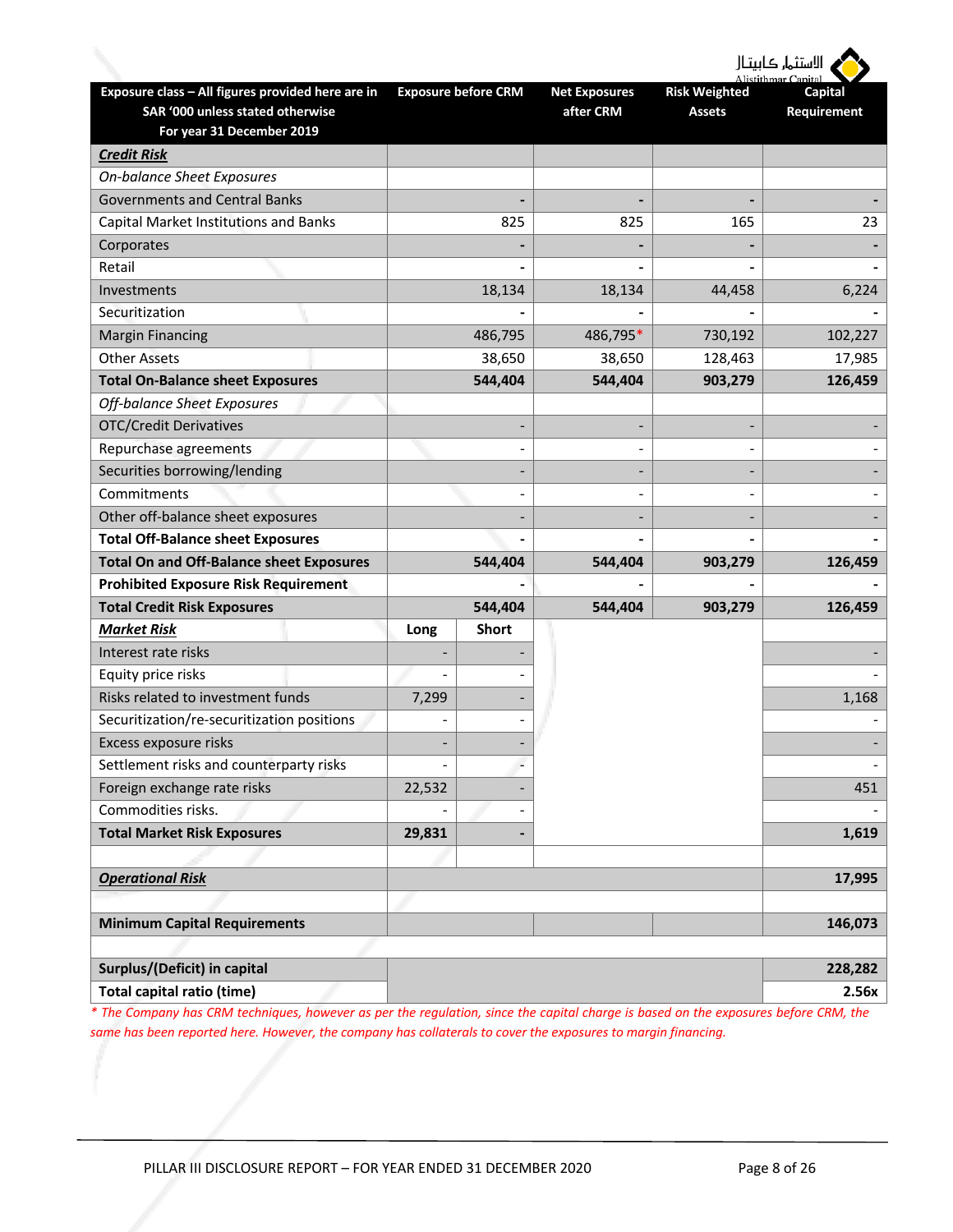

### **5. RISK MANAGEMENT**

#### 5.1 GENERAL QUALITATIVE DISCLOSURE FOR RISKS

### 5.1.1 CREDIT RISK

Credit risk is the risk of loss due to an obligor's non-payment of an outstanding debt, loan or other line of credit (either the principal or interest (coupon) or both). The principal sources of credit risk for the Company arise from two potential sources:

- 1. Margin facilities to corporate clients and retail customers both conventional and Islamic facilities
- 2. Proprietary Investments of the Company

With respect to the margin facilities provided by the Company, there is a detailed policy that covers the parameters that should be considered prior to the acceptance of a customer for the provision of margin facilities, rules of disbursement, different controls that need to be in place during the facility period, etc. There are stipulated minimum coverage ratios required for the disbursement of margin facilities depending on the market.

The Risk Management Department is engaged in frequent monitoring of the different limits and controls that are in place for the provision of such facilities. In addition to the minimum coverage ratios, there are controls in terms of maximum limit per customer, tenor limits, margin calls, and various other risk controls in order to minimize the credit risk arising from these facilities.

Margin lending decisions are based on credit scoring models and decision strategies, developed using internal data with behavioral scoring applied. The approval process is reviewed regularly by Board Risk Committee with limit delegations from the Board. Within the company, emphasis is placed on the responsibility for making credit decisions and as such there is a series of delegated approval limits agreed by Board.

In terms of the proprietary investment portfolio, the Company invests only after performing enhanced due diligence on the investment and obtaining appropriate approvals from the Board of the Company through the Board Executive Committee. The approval process is very organized and sufficient care is taken while taking those investments moreover they also conform to the Investment Policy guidelines that are approved by the Board.

The company also carries out regular stress tests on the above different aspects to effectively monitor measure and manage the credit risk that the company is exposed to. The Risk management Policy and the credit policies are all annually reviewed by the Chief Risk Officer who reports independently to the Board Risk Committee which is a Board Committee. These are approved by the Board on an annual basis.

Credit risk consumes the largest proportion of the Company's minimum capital requirement. Within the established principles and parameters the company ensures that strict capital discipline is maintained through correct pricing and management of credit risks in relation to the regulatory and economic capital requirements.

Further information on credit risk capital is provided in section 5.2 – Credit Risk Disclosure.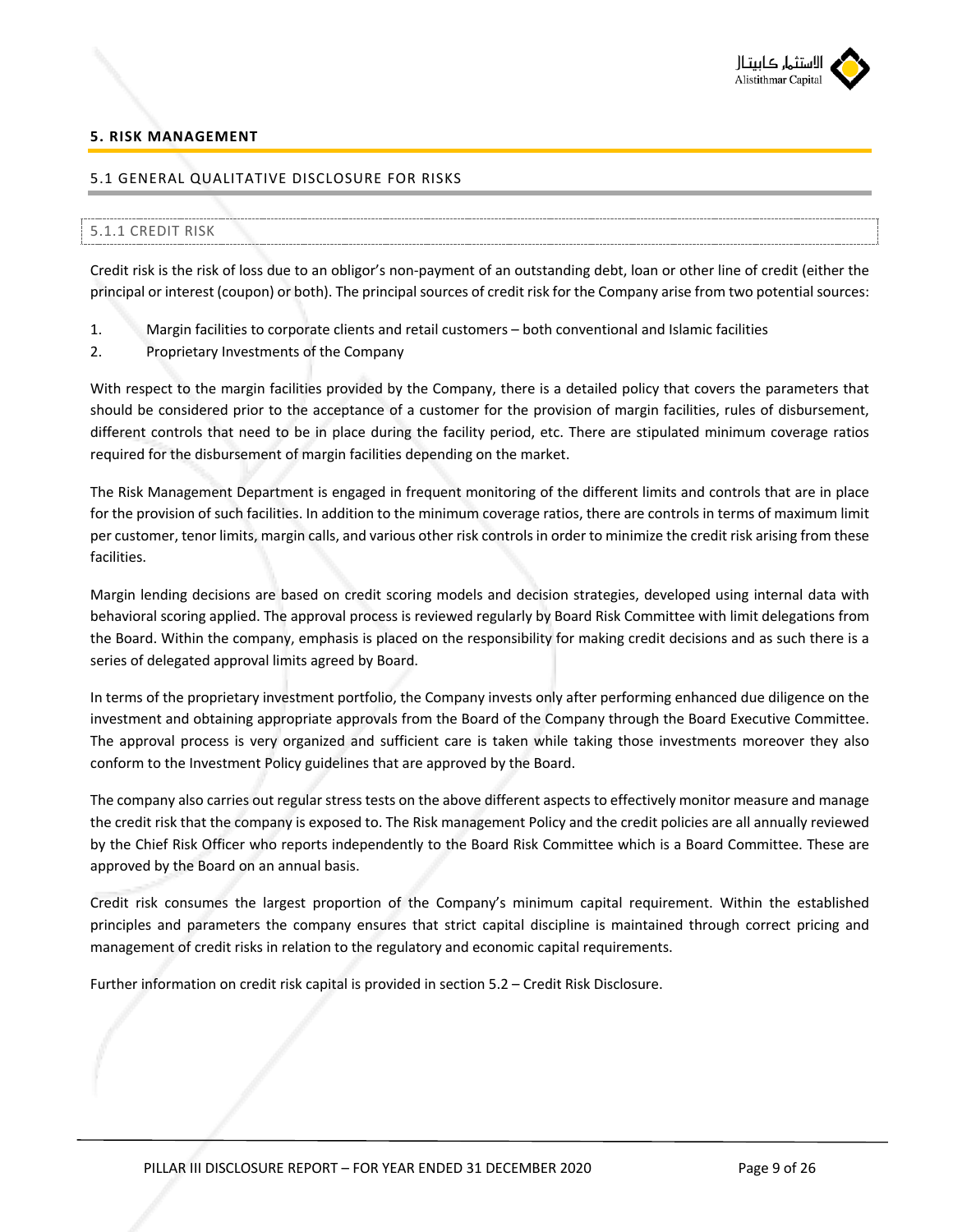

## 5.1.2 MARKET RISK

This is the risk that the value of an investment will decrease due to movements in market factors. The market risk factors considered by the Company are equity risk, interest rate risk, foreign exchange risk, credit spread risk, underwriting risk, commodity risk and settlement risk. The Company has very little market risk given that it does not operate an active trading book. It invests its excess cash in carefully analyzed and selected investment after appropriate due diligence.

The Company does not having an active trading book, however it has established a detailed Investment policy guideline that it should follow which prescribes the trading limits, investment limits, exposure limits, etc. that shall be strictly followed in case of any positions that the Company takes in principal. The Company has a formalized procedure to be followed in case of taking any exposures to investments as Principal. One of the purposes of this procedure was to ensure that the capital adequacy requirements are taken into consideration well before the investment is made. This process is in addition to the formal approval process which requires all such investments taken in principal capacity to be approved by the Board Executive Committee having representation of Board members in the Committee.

The monitoring and control of market risk is handled by the risk management function which is responsible for ensuring market risk exposures are measured in accordance with defined policies and reported daily against prescribed control limits.

The company does not have an active trading book, however with the new requirements of IFRS 9 and classification of investments, certain investments are now being classified as Trading investments owing to the Statutory requirements and hence attracts Market Risk capital charge as opposed to the previously charged Capital Risk capital charge. However given the in active trading book, this is not a significant component of the minimum capital requirements.

Further information on market risk capital is provided in section 5.5 – Market Risk Disclosure.

### 5.1.3 OPERATIONAL RISK

Operational risk is defined as per Basel II regulations, as the risk of direct or indirect losses resulting from human factors, external events and inadequate or failed internal processes and systems. In general, there are four main causes that are identified in standard operational risk definitions. Operational risk events can occur when there are inadequacies or failures due to:

- People (human factors)
- **Processes**
- **Systems**
- **External events**

Even though the above is self-explanatory, the above explicitly means, the person doing the activity making an error, the process that supports the activity is flawed, the system that facilitated the activity is broken, or an external event occurs that disrupts the activity.

In order to manage the operational risks within the Company, it operates a 'three line of defense' model as indicated below:

• The first line of defense is business line management. It has the primary responsibility for the identification, management and mitigation of the risks associated with the products and processed of its business. It engages in regular testing and certification of the adequacy and effectiveness of controls and compliance with the company's policies and procedures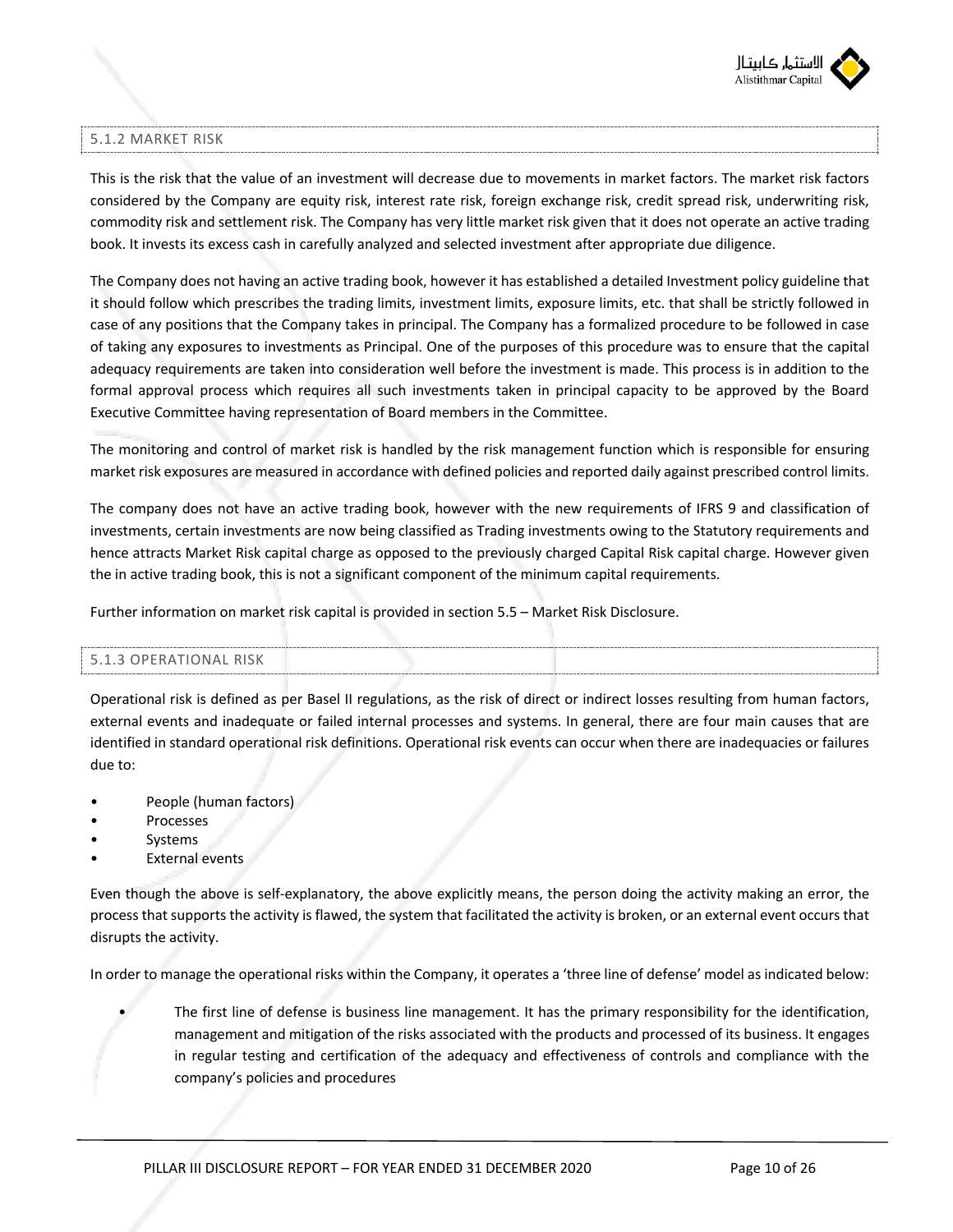

The second line of defense is the company's Risk Management, Compliance and Governance Departments. These departments are responsible for identifying the potential sources of risks that can arise as a result of the differing business lines and support functions in the Company. The Risk Management department is also responsible for the preparation and maintenance of the detailed risk register which identified the potential sources of risk and the possible controls that have to be in place in order to mitigate the identified risks • The third line of defense is Internal Audit. The Company's internal audit is responsible for assessing compliance with the risk register and for providing independent evaluation of the adequacy and effectiveness of the risk control framework. In addition, the Internal Audit department also takes a risk based audit approach by using

the risk register as an input for conducting their audits

In addition to the above framework, it has been the Company's practice to document detailed policies and procedures, for all business lines and functions within the Company, which shall detail the ways in which things should be carried out to achieve the objectives of the function with minimal errors. The Company's policies and procedures are regularly reviewed by the management and approved by the Board of Directors. To ensure an increased level of risk control in place ICAP performed an extensive operational risk assessment for all departments within the firm, which assess control presence and effectiveness. Assessment outcomes and recommendations discussed with departments' heads and management, and an extract shared with BRC. In addition, new layers of control have been added in most critical operations to minimize human errors.

Further information on operational risk capital is provided in section 5.6 – Operational Risk Disclosure.

### 5.1.4 INTEREST RATE RISK

This is the risk that a movement in interest rates will impact the profitability of the Company. Interest rate risk arises principally from mismatches between the future yield on assets such as margin loans and their respective funding costs, as a result of changes in interest rates.

In order to manage interest rate risk, the pricing of margin loans are carefully performed taking into account the funding costs in order to minimize the mismatch in interest rate spreads. Risk monitoring is done on a periodic basis to assess this risk and to manage it effectively.

The Company does not engage in any hedging techniques to minimize interest rate risk.

#### 5.1.5 FOREIGN EXCHANGE RISK

Currency or foreign exchange risk arises from an open position, either overbought (long) or oversold (short), in a foreign currency, creating exposure to a change in the relevant exchange rate.

The Company is not exposed to any Trading Book FX Risk.

However the company is exposed to Structural FX risk which arises from non-SAR denominated assets and liabilities in its normal course of business.

#### 5.1.6 LIQUIDITY RISK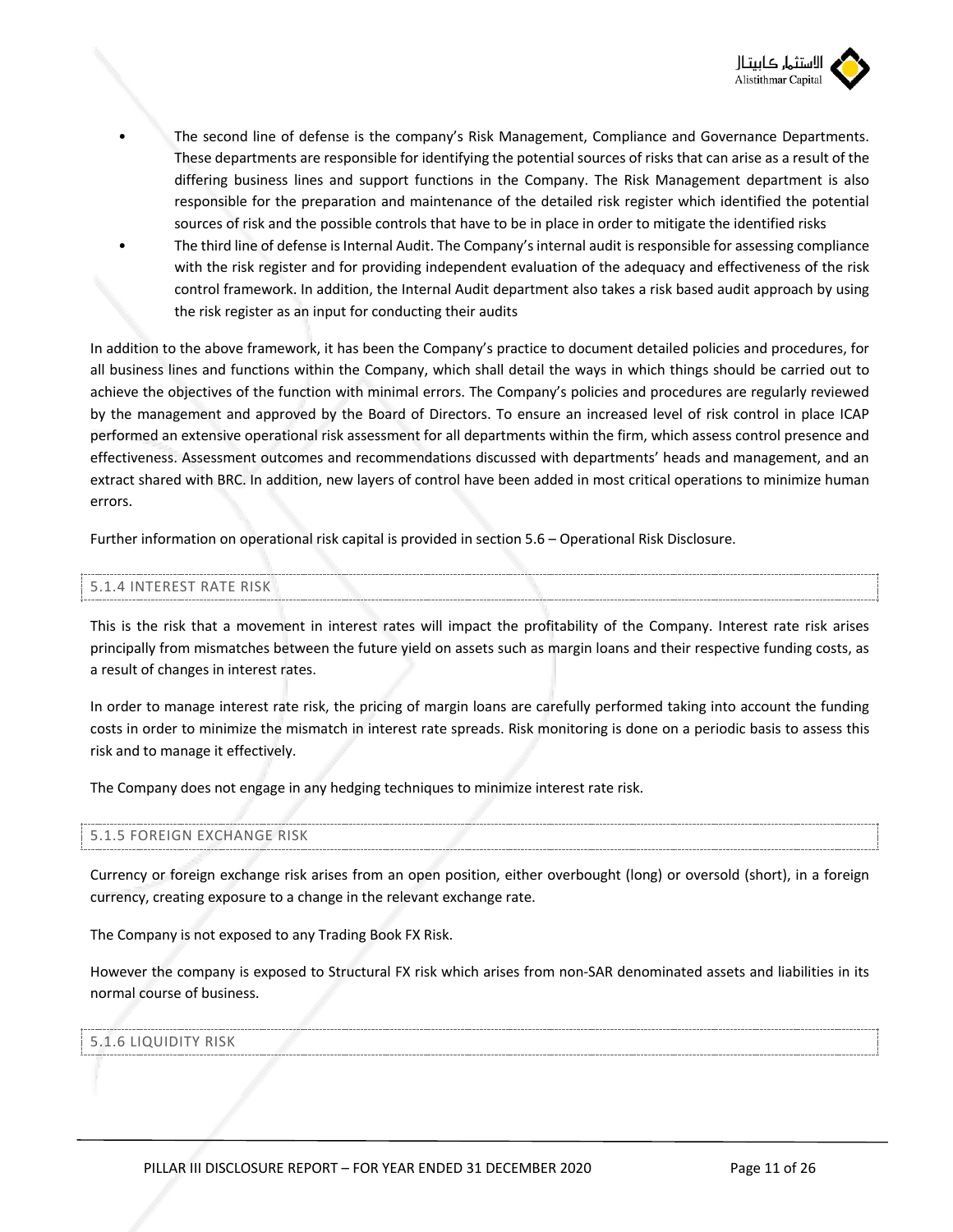

This is the risk of the Company not having available sufficient resources to enable it to meet its obligations as they fall due or can only secure such resources at excessive cost. The two aspects of liquidity are asset liquidity and funding liquidity.

Funding liquidity risk arises when the necessary liquidity to fund obligations cannot be obtained at the expected terms and when required. Asset liquidity risk arises when the assets are not able to be disposed at its current market value without affecting liquidity of the asset.

When it comes to funding liquidity risk, the Company monitors the liquidity position of the company regularly to meet any commitments in a timely manner. The Company also carries out stress testing to assess the worst case scenario in terms of liquidity crisis with a view to assess the company's ability to maintain an adequate capital position in such a scenario.

The Company also closely monitors the availability of funding lines to meet the commitments.

The Company seeks to maintain a cushion of unencumbered, liquid investment that can be liquidated in times of meeting unexpected cash flows arising from the normal course of business.

### 5.1.7 CONCENTRATION RISK

Concentration risk is the possible losses that shall be incurred arising from heavily lopsided exposure to a particular group of counterparties. In terms of the Company, the possible concentration risks that can lead to a loss of capital are from any of the following sources:

- Concentration of its clients whose defaults will result in a direct loss of capital for the Company
- Concentration of its investment portfolio to a few asset classes or few counterparties or few instruments

It needs to be understood that concentration risk is not a stand-alone risk and is a part of the other risk elements such as credit or market risks. However apart from the above direct loss of capital, potential concentration among the Company's clients in terms of its customers shall mean that the income sources of the Company is concentrated and this indirectly could have an impact on the income of the Company – therefore this is also considered as a source of concentration risk.

All approved borrowing limits are subject to credit analysis and assessment as set out in the policies and procedures and there are concentration limits for the same along with the approval matrix. Exposures are monitored on a regular basis, and are overseen by CEO and the Board Risk Committee.

Prudent sanctioning of any new lending is a key mitigation. In terms of concentration of margin financing clients, as a control measure in order to mitigate and manage concentration risk, a maximum cap has been placed on the margin commitment that can be provided for any single client.

In terms of monitoring the concentration risk, regular reports are being generated by the Risk Management department to monitor the largest exposures and the concentration of these exposures along with their underlying collaterals in order to assess the capital at loss, if any, despite the required coverage requirements.

Moreover, as per the Prudential Rules issued by the CMA, there is a excess exposure limit that has been placed as 25% of the capital base beyond which all such exposures are considered as prohibited exposures. The large exposure reporting limit is 10% of the capital base which is regularly monitored on a monthly basis as part of the CAM submissions.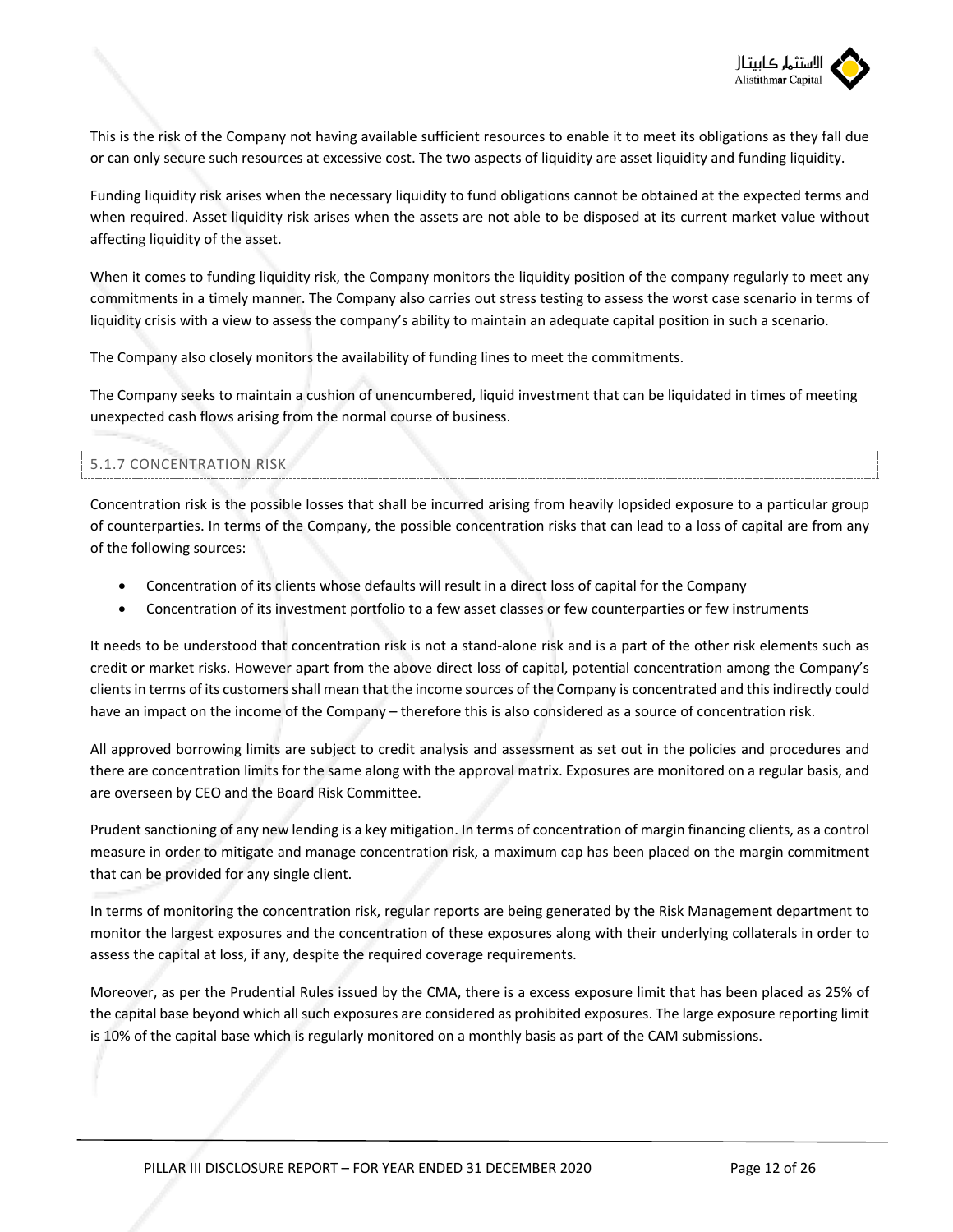

#### 5.1.8 BUSINESS/ECONOMIC RISK

Business risks implies uncertainty in profits or danger of loss and the events that could pose a risk due to some unforeseen events in future, which causes businesses to fail.

Business risk could arise either due to:

- Internal risks risks arising from events that may happen within the company; or
- External risks risks arising from events that happen out of the company

Economic risk is somewhat related to Business risk, as the former is a key External risk that is prone to happen which may impact the running of the company. Explicitly, economic risk can be described as the likelihood that the company will be affected by macroeconomic conditions such as government regulation, exchange rates, or political stability, most commonly in a foreign country.

The key potential business risks are identified as part of the budgeting and forecasting process. The outcome of this process forms the basis for sensitivity analysis of the net income, which is incorporated as part of the annual budget report presented to the Board of Directors for approval. Business risk is covered by the budgeted income. Moreover, the company usually does an ongoing review of its performance against the budget and in addition also takes into account the current market conditions and economic factors and incorporates this in order to revise the forecasted financial statements of the company in order to assess its position against where it was expected to be in the budgets.

In terms of economic risk, the risk management department does a regular stress testing which takes into account some distressed macro-economic conditions in order to assess the impact on the net income of the company.

With respect to managing the risk of key positions within the company, the company has a detailed succession plan for all of the key positions within the company so that there is no disruption in business activity or impact rising from such instances.

#### 5.1.9 STRATEGIC RISK

The risk that the medium and long term profitability of the company could be adversely impacted by the failure to either identify and implement the correct strategy or not being able to meet its business objectives, targets or losing the support from its shareholders.

This is somewhat related to the business risk and economic risk elements identified above and are not significantly different from those risks and the factors relating to those. Competition risk could be one of the primary causes of strategic risk.

Competition risk is the risk of intense competition from the competitors. Keeping in view the business cycle of the investment management industry in the Kingdom, the risk of competitors and new entrants is phenomenal.

The strategy department on a regular basis and variations monitors the strategic risks, if any are reported to the Board to refine the Company's strategy in light of market developments.

The Company in an effort to have a clear direction had developed a medium term strategic plan ranging over the next 3 years, which identifies clearly the objectives of the company and how it intends to achieve them.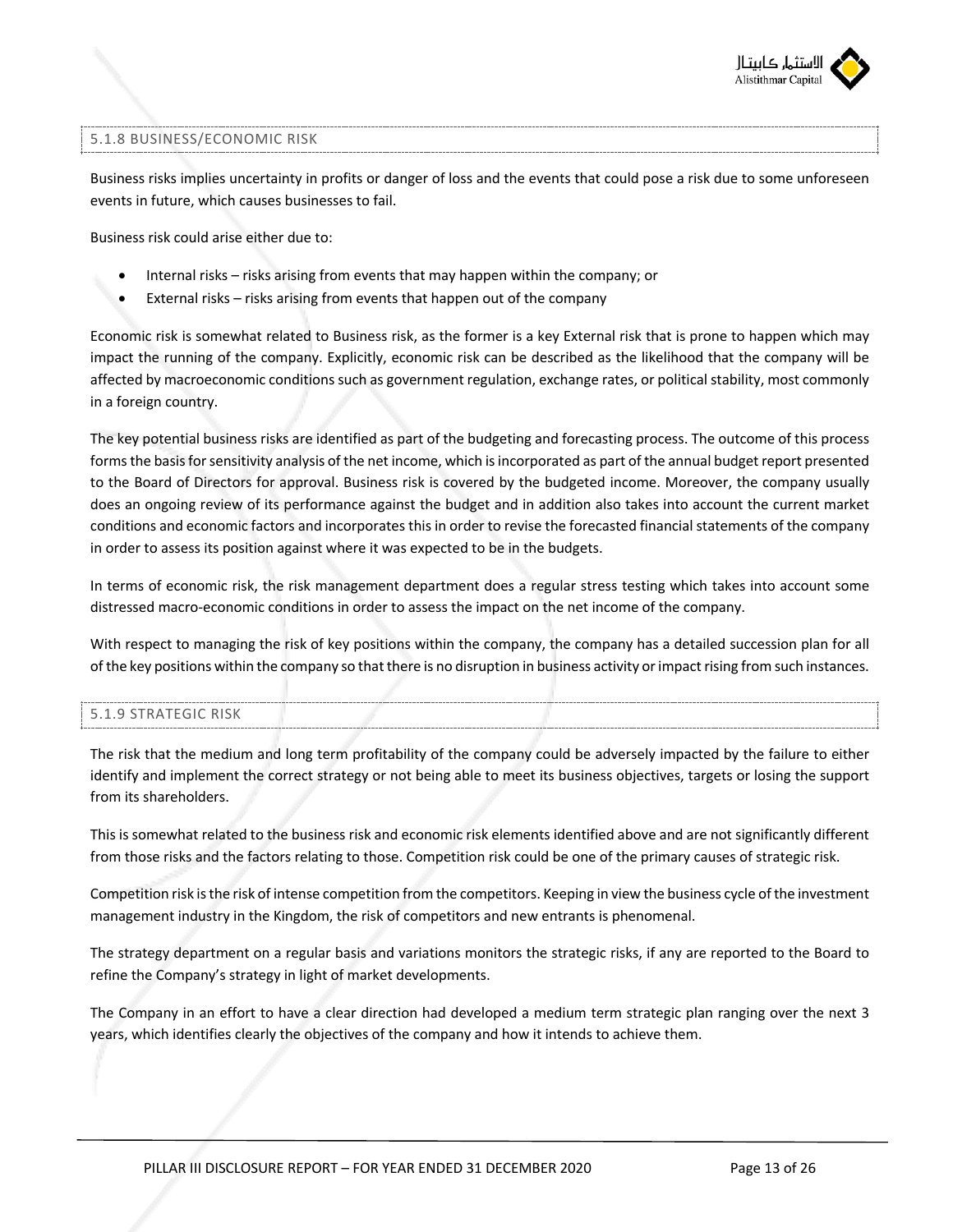

### 5.1.10 COMPLIANCE RISK

Compliance risk is the current and prospective risk of non-conformance with applicable, laws, rules and regulations set forth by the CMA and other governmental and supervising agencies within the Kingdom of Saudi Arabia, in addition to the best and common practices and ethical standards. These risks also arise in situations where the laws or rules governing the company's products or activities of its clients may be ambiguous or untested. These risks expose the institution to fines, civil money penalties, payment of damages, voiding of contracts and it might reach the cancelation of the investment licenses for major braches. Compliance risk can lead to diminished reputation, reduced franchise value, limited business opportunities, reduced expansion potential, and an inability to enforce contracts.

Compliance, Regulatory and Statutory risks are within the overall responsibilities of the Compliance Department. The Compliance Department is responsible for managing regulatory and compliance risks. The Company measures its vulnerability to loss (on an on-going basis) under potential litigations arising due to various reasons listed above.

In terms of governance, oversight and control framework perspective, the Compliance Committee reports to the Audit Committee, which is a Board committee with its key findings and observations on a regular basis. Moreover, the Compliance department also carries out a regular compliance monitoring program to identify the key compliance issues relating to different business and functional activities.

### 5.1.11 REPUTATION RISK

Reputation risks relate to risks that could damage reputation or standing of the company in the marketplace. Materialization of reputation risk could lead to perceptions of poor corporate governance and inability / lack of commitment in being able to provide valuable services to clients.

Possible sources of reputation risk have been identified as follows:

- Regulatory or legal compliance failure;
- Unethical practice by company employee;
- Failure to deliver minimum standards of service;
- Failure to achieve financial performance targets;
- Poor crisis management;
- Security breach;
- Failure to meet market expectations;
- Ineffective Business Continuity Plans; and
- Inadequate IT services

Reputational risk is not a stand-alone risk and is inherent and derived from any of the other risks that have been detailed above. As these are not stand alone risks, proper and efficient management of the underlying risks which are prone to result in these risks is critical to avoid reputation risk.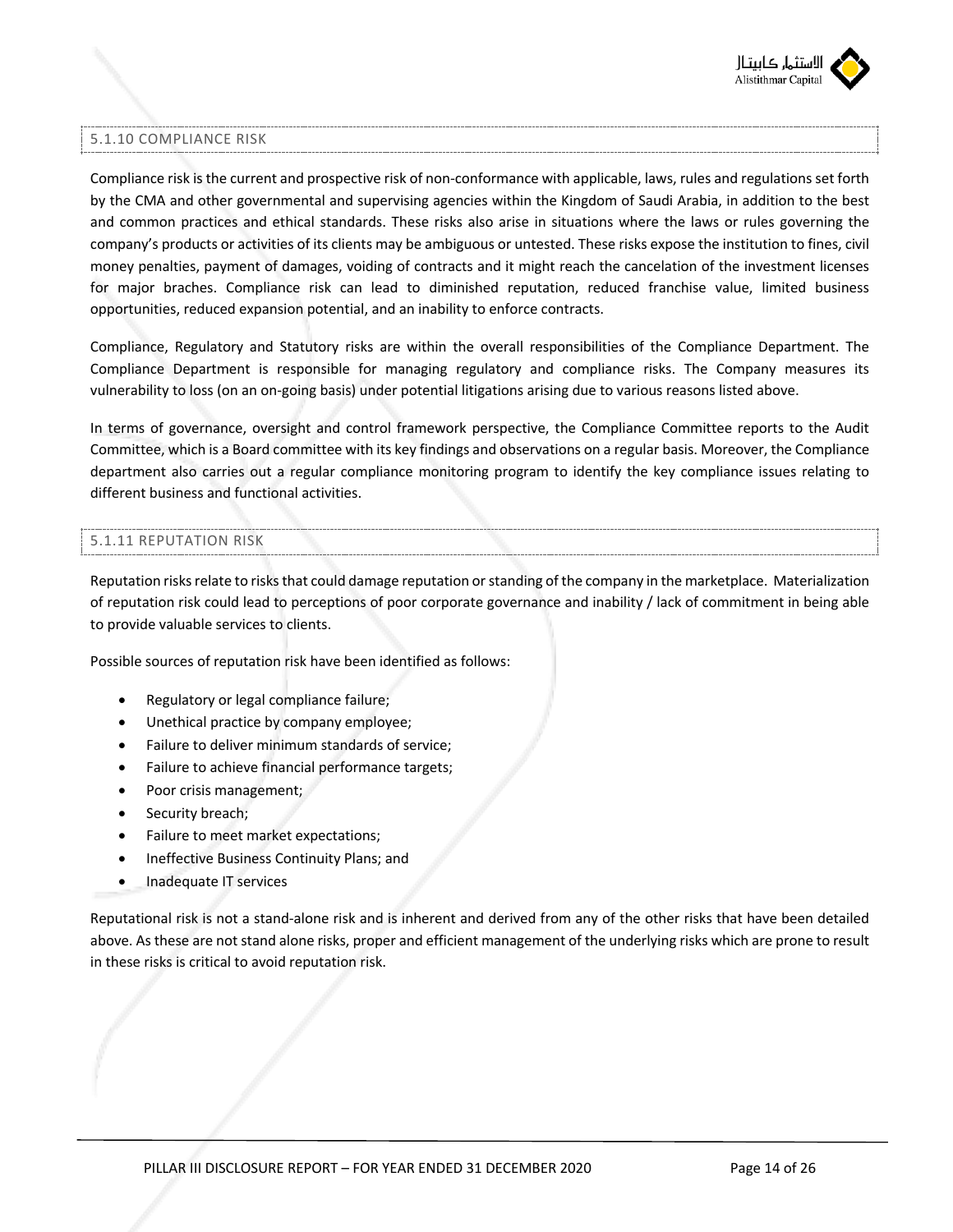

## 5.2 CREDIT RISK DISCLOSURE – ADDITIONAL DISCLOSURES

## 5.2.1 PAST DUE LOANS

A loan is considered past due if it is not repaid on the payment due date or maturity date.

#### 5.2.2 IMPAIRED LOANS

The Company regularly monitors the past due loans and the duration of such past due exposures. Based on its internal approved policies depending on how long the loan has been past due and the presence of financial collateral, the Company decides to write off the loan amount. However this shall be only done with the approval of the Board Risk Committee. There are no general provisions being created for the margin loan portfolio given the strong controls in place.

#### 5.2.3 CREDIT RATING SCALES AND CREDIT RISK WEIGHTS

The Company for the purpose of assigning ratings uses the three globally recognized credit rating institutions namely:

- 1. Moody's Investors Service
- 2. Standard and Poor's Ratings Group
- 3. Fitch Group

Credit ratings of all exposures are individually determined from the above credit rating agencies and mapped to the exposures assigning a risk weight according to the Prudential Rules. The alignment of alphanumeric scales of each agency to risk buckets is as follows:

| Moody's   | <b>Standard &amp; Poor's</b> | <b>Fitch</b> |
|-----------|------------------------------|--------------|
| Aaa       | AAA                          | AAA          |
| Aa1       | AA+                          | AA+          |
| Aa2       | AA                           | AA           |
| Aa3       | AA-                          | AA-          |
| A1        | $A+$                         | A+           |
| A2        | A                            | A            |
| A3        | A-                           | A-           |
| Baa1      | BBB+                         | BBB+         |
| Baa2      | <b>BBB</b>                   | BBB          |
| Baa3      | BBB-                         | BBB-         |
| Ba1       | BB+                          | BB+          |
| Ba2       | ВB                           | ВB           |
| Ba3       | BB-                          | BB-          |
| <b>B1</b> | B+                           | B+           |
| <b>B2</b> | B                            | В            |
| B3        | B-                           | B-           |
| Caa1      | $CCC +$                      | CCC+         |
| Caa2      | CCC                          | CCC          |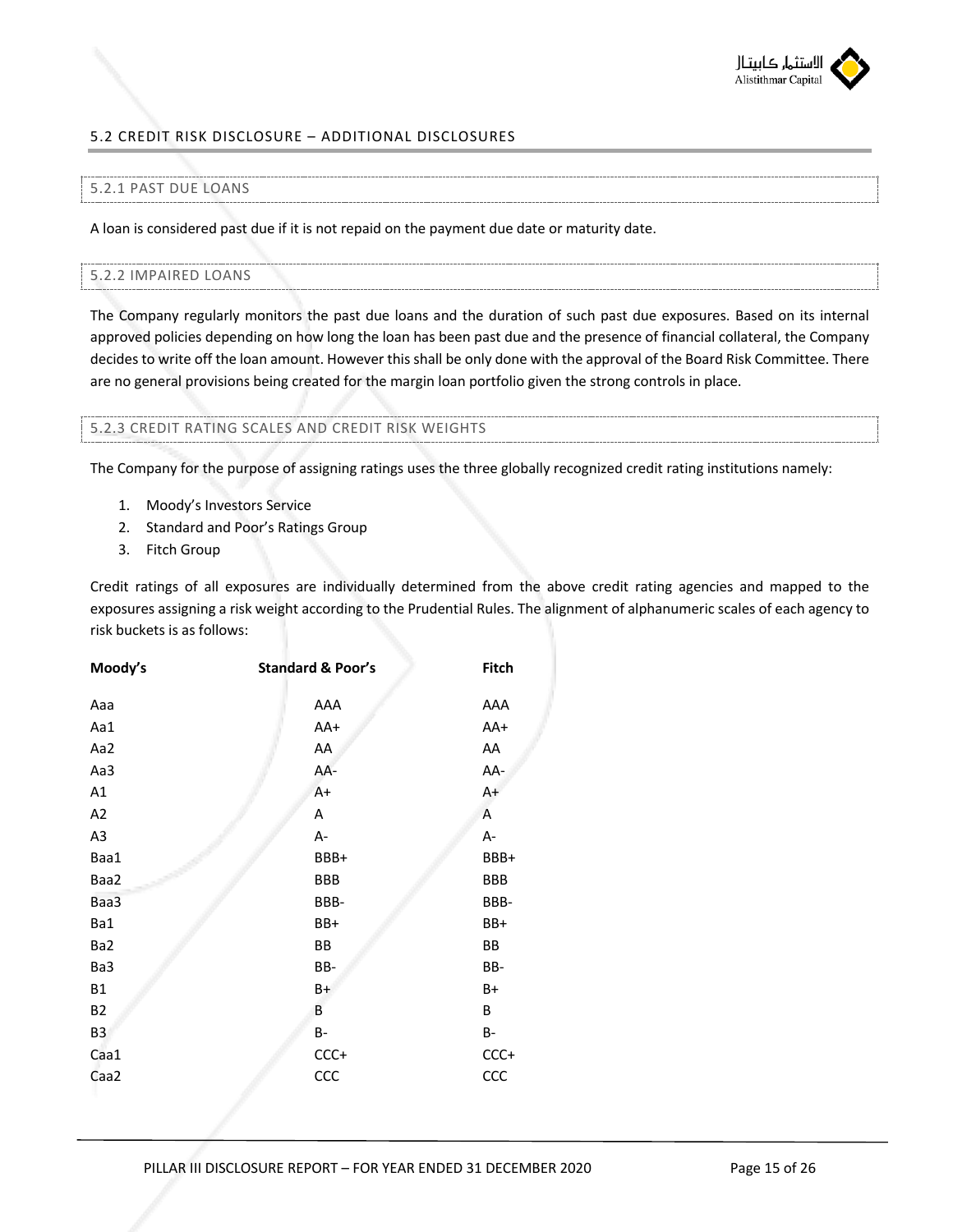

| Caa3      | CCC- | CCC-      |
|-----------|------|-----------|
| Ca        | cc   | cc        |
| C         | C    | C         |
| <b>NR</b> | D    | D         |
|           | NR.  | <b>NR</b> |

In case of differing ratings by the different rating agencies, as the prudent basis, the minimum of the three available ratings are taken to account for the risks.

The following are the mappings between the credit rating from each credit rating agency and the credit quality steps with respect to non-trading activities. This is in compliance with the Prudential Rules issued by the CMA.

| <b>Credit Quality Step</b><br>for long term<br>ratings | S&P            | <b>Fitch</b>   | Moody's                          |
|--------------------------------------------------------|----------------|----------------|----------------------------------|
| 1                                                      | AAA to AA-     | AAA to AA-     | Aaa to Aa3                       |
| $\mathcal{P}$                                          | $A + to A -$   | $A+$ to $A-$   | A1 to $A3$                       |
| 3                                                      | BBB+ to BBB-   | BBB+ to BBB-   | Baa1 to Baa3                     |
| 4                                                      | BB+ to BB-     | BB+ to BB-     | Ba1 to Ba3                       |
| 5                                                      | $B+$ to $B-$   | $B+$ to $B-$   | B <sub>1</sub> to B <sub>3</sub> |
| 6                                                      | CCC+ and below | CCC+ and below | Caa1 and below                   |
| 7                                                      | Non rated      | Non rated      | Non rated                        |

| <b>Credit Quality Step</b><br>for short term<br>ratings | S&P            | <b>Fitch</b>    | Moody's   |  |  |
|---------------------------------------------------------|----------------|-----------------|-----------|--|--|
|                                                         | $A-1+$ , $A-1$ | $F1+, F1$       | $P-1$     |  |  |
| 2                                                       | $A-2$          | F <sub>2</sub>  | $P-2$     |  |  |
| $\overline{3}$                                          | $A-3$          | F <sub>3</sub>  | $P-3$     |  |  |
|                                                         | Below A-3      | <b>Below F3</b> | Not Prime |  |  |
| 5                                                       | Non rated      | Non rated       | Non rated |  |  |

The risk weights for the different exposure types are as follows:

| <b>Credit Quality Step</b>        |     |     |      | 4    |      | 6    |      |
|-----------------------------------|-----|-----|------|------|------|------|------|
| Exposure to government or central | 0%  | 20% | 50%  | 100% | 100% | 150% | 150% |
| banks                             |     |     |      |      |      |      |      |
| <b>Exposure to Capital Market</b> | 20% | 50% | 100% | 100% | 100% | 150% | 150% |
| Institutions and banks            |     |     |      |      |      |      |      |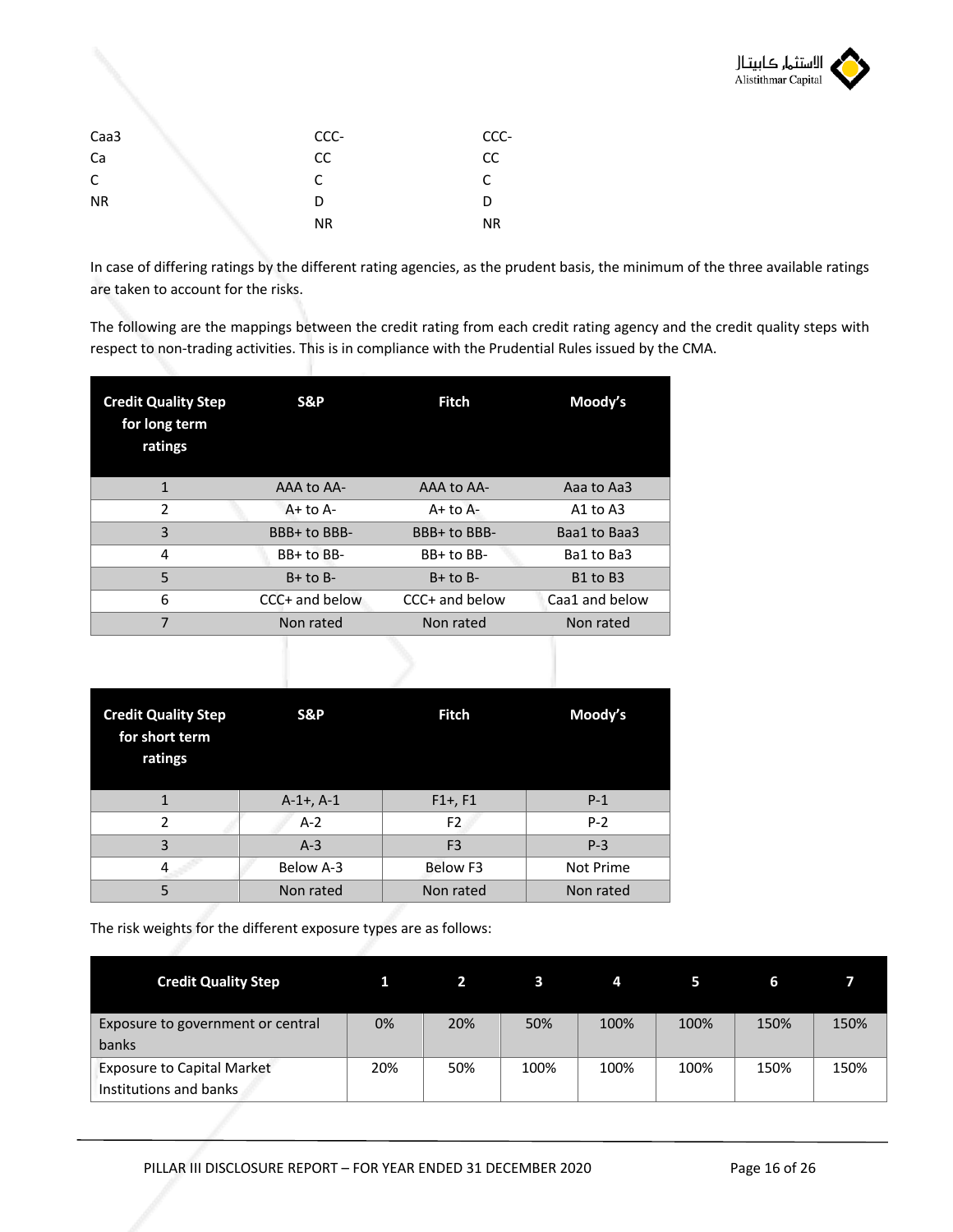

| <b>Exposures to Capital Market</b>     | 20% | 20% | 20%  | 50%  | 50%  | 150% | 150% |
|----------------------------------------|-----|-----|------|------|------|------|------|
| Institutions, banks and foreign        |     |     |      |      |      |      |      |
| equivalents with an original maturity  |     |     |      |      |      |      |      |
| of three months or less                |     |     |      |      |      |      |      |
| Exposure to corporates                 | 20% | 50% | 100% | 200% | 400% | 714% | 714% |
| Exposure to securitization positions   | 20% | 50% | 100% | 350% | 714% | 714% | 714% |
| Exposure to re-securitization position | 20% | 50% | 100% | 350% | 714% | 714% | 714% |
| Exposure to investment funds           | 20% | 50% | 100% | 100% | 150% | 150% | 150% |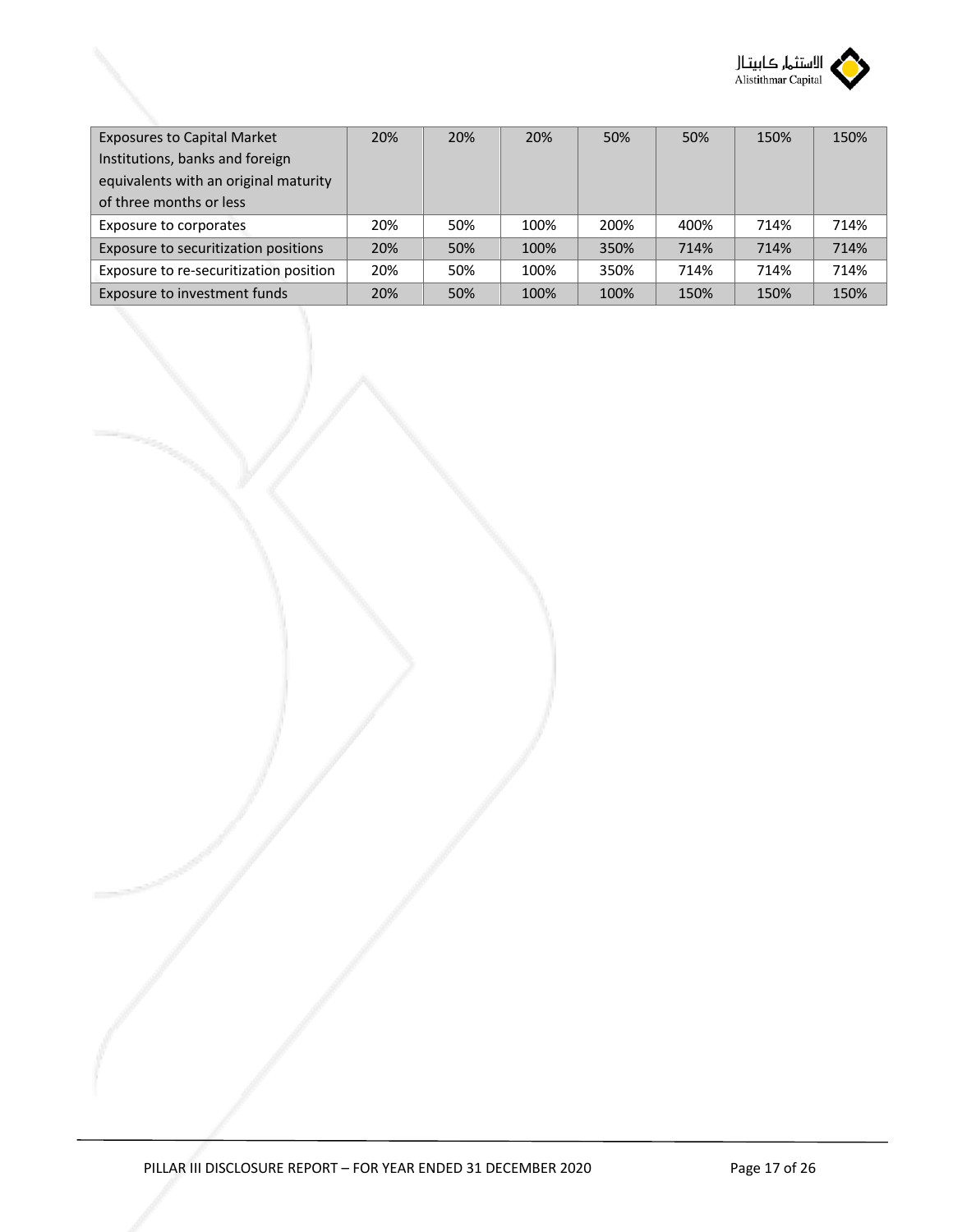|                |                              |                                      |                                   |                          |                          |                              |                          |                          | Exposures after netting and credit risk mitigation - as of Dec 31, 2020 |                          |                                         |                                                                |                                                |
|----------------|------------------------------|--------------------------------------|-----------------------------------|--------------------------|--------------------------|------------------------------|--------------------------|--------------------------|-------------------------------------------------------------------------|--------------------------|-----------------------------------------|----------------------------------------------------------------|------------------------------------------------|
| Risk<br>Weight | Govt and<br>Central<br>banks | Administrati<br>ve bodies<br>and NGO | Authorized<br>person and<br>banks | Margin<br>Financing      | Corporates               | Retail                       | Past due<br>items        | Investments              | Securitization                                                          | Other<br>assets          | Off balance<br>sheet<br>commitmen<br>ts | <b>Total</b><br>Exposure<br>after<br>netting and<br><b>CRM</b> | <b>Total Risk</b><br>Weighted<br><b>Assets</b> |
| 0%             | $\overline{\phantom{a}}$     | $\sim$                               | $\overline{\phantom{a}}$          | $\overline{\phantom{a}}$ | $\overline{\phantom{a}}$ | $\overline{\phantom{a}}$     | $\overline{\phantom{a}}$ | $\overline{\phantom{a}}$ | $\overline{\phantom{a}}$                                                | 63                       | $\sim$                                  | 63                                                             | $\overline{\phantom{a}}$                       |
| 20%            | ٠                            | $\overline{\phantom{a}}$             | 646                               | $\overline{\phantom{a}}$ | $\overline{\phantom{a}}$ | $\overline{\phantom{a}}$     | $\overline{\phantom{a}}$ | $\overline{\phantom{a}}$ | $\overline{\phantom{a}}$                                                | $\overline{\phantom{a}}$ | $\overline{\phantom{a}}$                | 646                                                            | 129                                            |
| 50%            | $\sim$                       | $\sim$                               | $\blacksquare$                    | $\blacksquare$           | $\overline{\phantom{a}}$ | $\overline{\phantom{a}}$     | $\overline{\phantom{a}}$ | $\overline{\phantom{a}}$ | $\overline{\phantom{a}}$                                                | $\sim$                   | $\sim$                                  | $\sim$                                                         |                                                |
| 100%           | $\qquad \qquad \blacksquare$ | $\overline{\phantom{a}}$             | $\overline{\phantom{a}}$          | ٠                        |                          | $\overline{\phantom{a}}$     |                          | $\overline{\phantom{a}}$ |                                                                         | $\overline{\phantom{0}}$ | $\overline{\phantom{a}}$                |                                                                |                                                |
| 150%           | ٠                            | $\overline{\phantom{a}}$             | $\overline{\phantom{a}}$          | 636,322*                 | $\overline{a}$           | $\overline{\phantom{a}}$     | $\overline{\phantom{a}}$ | 0                        |                                                                         | $\overline{\phantom{a}}$ | $\sim$                                  | 636,322*                                                       | 954,484                                        |
| 200%           | $\qquad \qquad \blacksquare$ | $\overline{\phantom{a}}$             | $\overline{\phantom{a}}$          | $\overline{\phantom{a}}$ | $\overline{\phantom{a}}$ | $\overline{\phantom{a}}$     |                          |                          | $\qquad \qquad \blacksquare$                                            | $\overline{\phantom{a}}$ | $\overline{\phantom{0}}$                |                                                                |                                                |
| 300%           | ٠                            | $\sim$                               | $\overline{\phantom{a}}$          | $\overline{\phantom{a}}$ | $\overline{\phantom{a}}$ | $\overline{\phantom{a}}$     | $\overline{\phantom{a}}$ | 11,262                   | $\overline{\phantom{a}}$                                                | 29,027                   | $\sim$                                  | 40,289                                                         | 120,867                                        |
| 400%           | $\qquad \qquad \blacksquare$ | $\overline{\phantom{a}}$             | $\overline{\phantom{a}}$          | $\overline{\phantom{a}}$ | $\overline{\phantom{a}}$ | $\qquad \qquad \blacksquare$ | $\overline{\phantom{0}}$ | $\overline{\phantom{a}}$ | $\qquad \qquad \blacksquare$                                            | $\overline{\phantom{a}}$ | $\overline{\phantom{a}}$                | $\overline{\phantom{a}}$                                       |                                                |
| 500%           | $\overline{\phantom{a}}$     | $\sim$                               | $\overline{\phantom{a}}$          | $\overline{\phantom{a}}$ | $\overline{\phantom{a}}$ | $\overline{\phantom{a}}$     | $\overline{\phantom{a}}$ | $\overline{\phantom{a}}$ | $\overline{\phantom{a}}$                                                | $\overline{\phantom{a}}$ | $\overline{\phantom{a}}$                | $\overline{\phantom{a}}$                                       |                                                |
| 714%           | ٠                            | $\overline{\phantom{a}}$             | $\overline{\phantom{a}}$          | $\overline{\phantom{a}}$ | $\overline{\phantom{a}}$ | $\overline{\phantom{a}}$     | $\overline{\phantom{a}}$ | $\overline{\phantom{a}}$ | $\overline{\phantom{a}}$                                                | 1700                     | $\overline{\phantom{a}}$                | 1700                                                           | 12,138                                         |
| Avg            | ٠                            | $\sim$                               | 20.00%                            | 150.00%                  | $\overline{\phantom{a}}$ | $\overline{\phantom{a}}$     | $\overline{\phantom{a}}$ | 300%                     | $\overline{\phantom{a}}$                                                | 322.24%                  | $\overline{\phantom{a}}$                | N/A                                                            | N/A                                            |
| Risk           |                              |                                      |                                   |                          |                          |                              |                          |                          |                                                                         |                          |                                         |                                                                |                                                |
| Weight         |                              |                                      |                                   |                          |                          |                              |                          |                          |                                                                         |                          |                                         |                                                                |                                                |
| <b>Deduct</b>  | $\qquad \qquad \blacksquare$ | $\overline{\phantom{a}}$             | $\qquad \qquad \blacksquare$      | ٠                        |                          | $\overline{\phantom{a}}$     |                          | $\overline{\phantom{a}}$ |                                                                         |                          | $\qquad \qquad \blacksquare$            |                                                                |                                                |
| from           |                              |                                      |                                   |                          |                          |                              |                          |                          |                                                                         |                          |                                         |                                                                |                                                |
| capital        |                              |                                      |                                   |                          |                          |                              |                          |                          |                                                                         |                          |                                         |                                                                |                                                |
| base           |                              |                                      |                                   |                          |                          |                              |                          |                          |                                                                         |                          |                                         |                                                                |                                                |

#### 5.2.4 CREDIT RISK QUANTITATIVE DISCLOSURES – RISK WEIGHT AND EXPOSURES

*All of the above figures are in SAR '000*

*The average risk weights have been calculated based on the weighted average weights for the different exposure types under the respective category*

*\* The Company has CRM techniques, however as per the regulation, since the capital charge is based on the exposures before CRM, the same has been reported here. However, the company has collaterals to cover the exposures to margin financing.*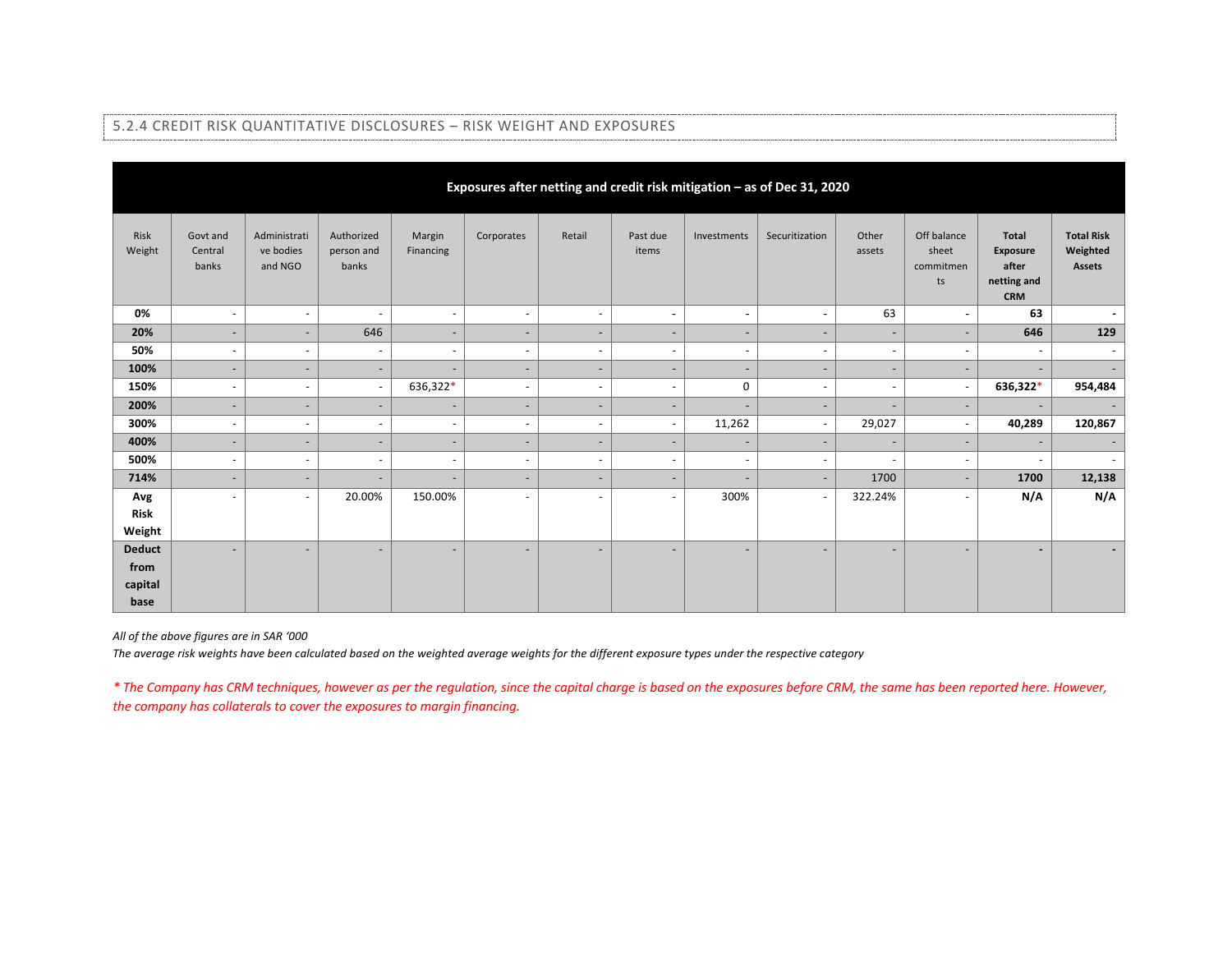## 5.2.5 CREDIT RISK QUANTITATIVE DISCLOSURES –IMPAIRMENTS AND PAST DUE EXPOSURES

#### Not applicable

There have been no past due exposures as of December 31, 2020. With respect to impairments please refer to section 5.2.2. There have been no impaired assets as of December 31, 2020.

#### 5.2.6 CREDIT RISK QUANTITATIVE DISCLOSURES –GEOGRAPHICAL EXPOSURES

| All figures are in SAR '000     | Kingdom of<br>Saudi Arabia |
|---------------------------------|----------------------------|
| On balance sheet exposures      |                            |
| Capital Market Institutions and | 646                        |
| banks                           |                            |
| Investments                     | 11,262                     |
| <b>Margin Financing</b>         | 636,322                    |
| Other assets                    | 30,791                     |
| Off balance sheet exposures     |                            |

## 5.2.7 CREDIT RISK QUANTITATIVE DISCLOSURES –RESIDUAL CONTRACTUAL MATURITY OF CREDIT EXPOSURES

| All figures are in SAR '000            | Less than 3<br>months | 3 months to 1<br>year | 1 year to 5<br>years     | More than 5<br>years | No fixed<br>maturity |
|----------------------------------------|-----------------------|-----------------------|--------------------------|----------------------|----------------------|
| On balance sheet exposures             |                       |                       |                          |                      |                      |
| <b>Capital Market Institutions and</b> |                       |                       | -                        |                      | 646                  |
| banks                                  |                       |                       |                          |                      |                      |
| <b>Investments</b>                     |                       |                       | 11,262                   |                      |                      |
| <b>Margin Financing</b>                | 7,990                 | 101,343               | $\overline{\phantom{0}}$ |                      | 526,987              |
| <b>Other assets</b>                    | 11,935                | 6,910                 | 11,935                   | -                    |                      |
| Off balance sheet exposures            |                       |                       | ٠                        | -                    |                      |

# 5.2.8 CREDIT RISK QUANTITATIVE DISCLOSURES –RECONCILIATION REPORT FOR PROVISIONS AND IMPAIRMENTS

#### Not applicable

There have been no past due exposures as of December 31, 2020. With respect to impairments please refer to section 5.2.2. There have been no impaired assets as of December 31, 2020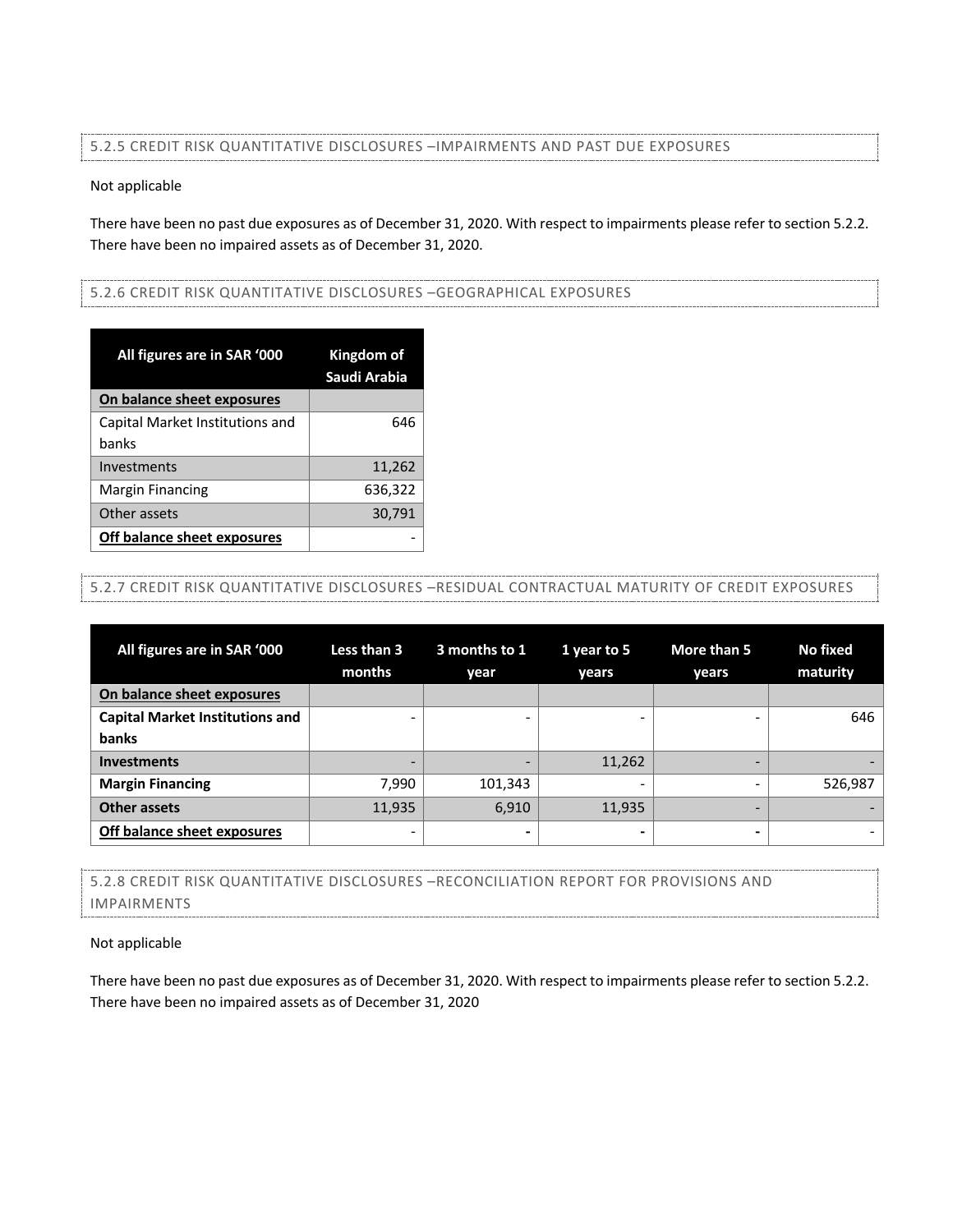

## 5.2.9 CREDIT RISK QUANTITATIVE DISCLOSURES –CREDIT RISK'S RATED EXPOSURE

## **Long Term Ratings of Counterparties**

|                               | Credit step              | Credit step              | Credit step              | Credit step              | Credit step | Credit step                  | Credit step |
|-------------------------------|--------------------------|--------------------------|--------------------------|--------------------------|-------------|------------------------------|-------------|
|                               | 1                        | $\overline{2}$           | 3                        | $\overline{4}$           | 5           | 6                            | 7(N/R)      |
| On and Off balance            |                          |                          |                          |                          |             |                              |             |
| sheet exposures               |                          |                          |                          |                          |             |                              |             |
| Government and                |                          |                          |                          |                          |             |                              |             |
| <b>Central Banks</b>          |                          |                          |                          |                          |             |                              |             |
| <b>Capital Market</b>         | $\overline{\phantom{0}}$ |                          | 646                      | -                        |             |                              |             |
| <b>Institutions and Banks</b> |                          |                          |                          |                          |             |                              |             |
| Corporates                    |                          | ۰                        | $\overline{\phantom{a}}$ | $\overline{\phantom{a}}$ |             |                              |             |
| Retail                        | ۰                        |                          | $\overline{\phantom{a}}$ | $\overline{\phantom{a}}$ |             |                              |             |
| Investments                   | -                        |                          | -                        | -                        | -           | $\qquad \qquad \blacksquare$ | 11,262      |
| Securitization                |                          |                          | $\overline{\phantom{0}}$ | -                        |             |                              |             |
| <b>Margin Financing</b>       | -                        | $\overline{\phantom{0}}$ | $\overline{\phantom{a}}$ | -                        |             | ۰                            | 636,322     |
| <b>Other Assets</b>           | -                        | -                        | $\overline{\phantom{a}}$ | $\overline{\phantom{a}}$ | -           | -                            | 30,791      |
| Off-balance sheet             | -                        |                          | $\overline{\phantom{a}}$ | $\overline{\phantom{a}}$ |             |                              |             |
| <b>Total</b>                  | -                        |                          | 646                      |                          |             | -                            | 678,375     |

## **Short Term Ratings of Counterparties**

|                               | Credit step | Credit step    | Credit step | Credit step | Credit step |
|-------------------------------|-------------|----------------|-------------|-------------|-------------|
|                               | 1           | $\overline{2}$ | 3           | 4           | 5(N/R)      |
| On and Off balance            |             |                |             |             |             |
| sheet exposures               |             |                |             |             |             |
| Government and                |             |                |             |             |             |
| <b>Central Banks</b>          |             |                |             |             |             |
| Capital Market                |             | 646            |             |             |             |
| <b>Institutions and Banks</b> |             |                |             |             |             |
| Corporates                    |             |                |             |             |             |
| Retail                        |             |                |             |             |             |
| Investments                   |             |                |             |             | 11,262      |
| Securitization                |             |                |             |             |             |
| <b>Margin Financing</b>       | ۰           |                |             |             | 636,322     |
| <b>Other Assets</b>           |             |                |             |             | 30,791      |
| Off-balance sheet             | -           |                |             |             |             |
| <b>Total</b>                  |             | 646            |             |             | 678,375     |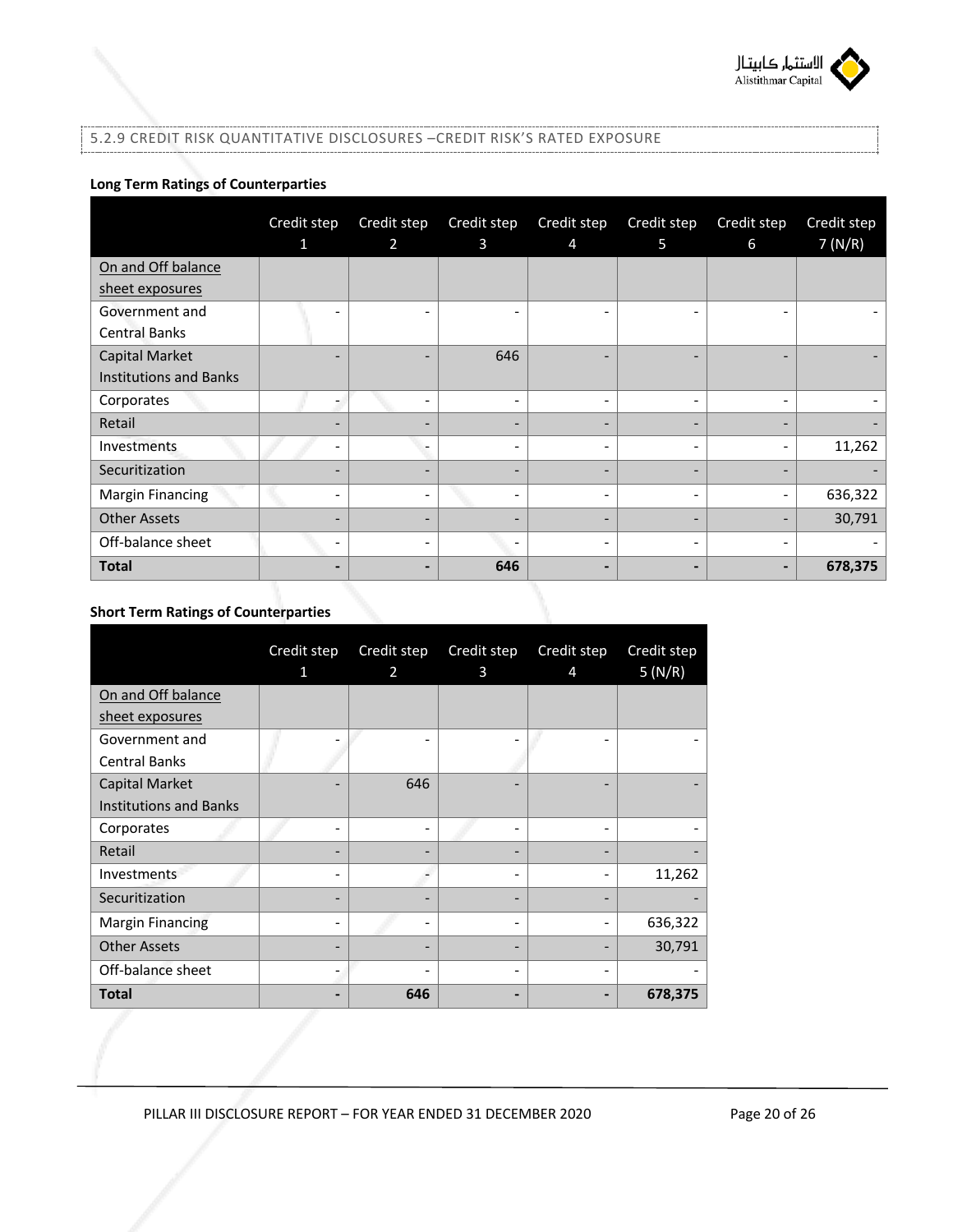

## 5.3 CREDIT RISK MITIGATION EXPOSURES

#### 5.3.1 QUALITATIVE DISCLOSURES

The mitigation of credit risk is an important aspect of its effective management and takes many forms. When it comes to margin financing, the company nevertheless holds a range of collaterals to reduce the risk of loss and maximize the probability of facilities being repaid. The nature and type of assets that can be accepted as collaterals are approved by the Board Risk Committee.

The main types of collaterals that the Company accepts with respect to margin financing are:

- Cash in any currency that is under immediate control of the company currently or in any future value date
- Securities in local Markets at a value considered fair value at the Company's own assessments
- Securities in GCC and International Markets at a value considered fair value at Company's own assessments
- Bonds or Sukuk in any markets subject to Board Risk Committee acceptance and approval and evaluation
- Other instruments as approved accepted and evaluated by the Board Risk Committee

The Company has a Committee which determines the haircuts on the collaterals on a regular basis. The Company has in place a formalized model that would be an indicative model in determining the haircuts that shall be applied to the stocks for which margin facilities are being provided. The indicative model takes into account in detail different factors which are of key concern in providing margin facility for such stocks.

Margin lending decisions are based on credit scoring models and decision strategies, developed using internal data with behavioral scoring applied. The approval process is reviewed regularly by Board Risk Committee with limit delegations from the Board. Within the company, emphasis is placed on the responsibility for making credit decisions and as such there is a series of delegated approval limits agreed by Board.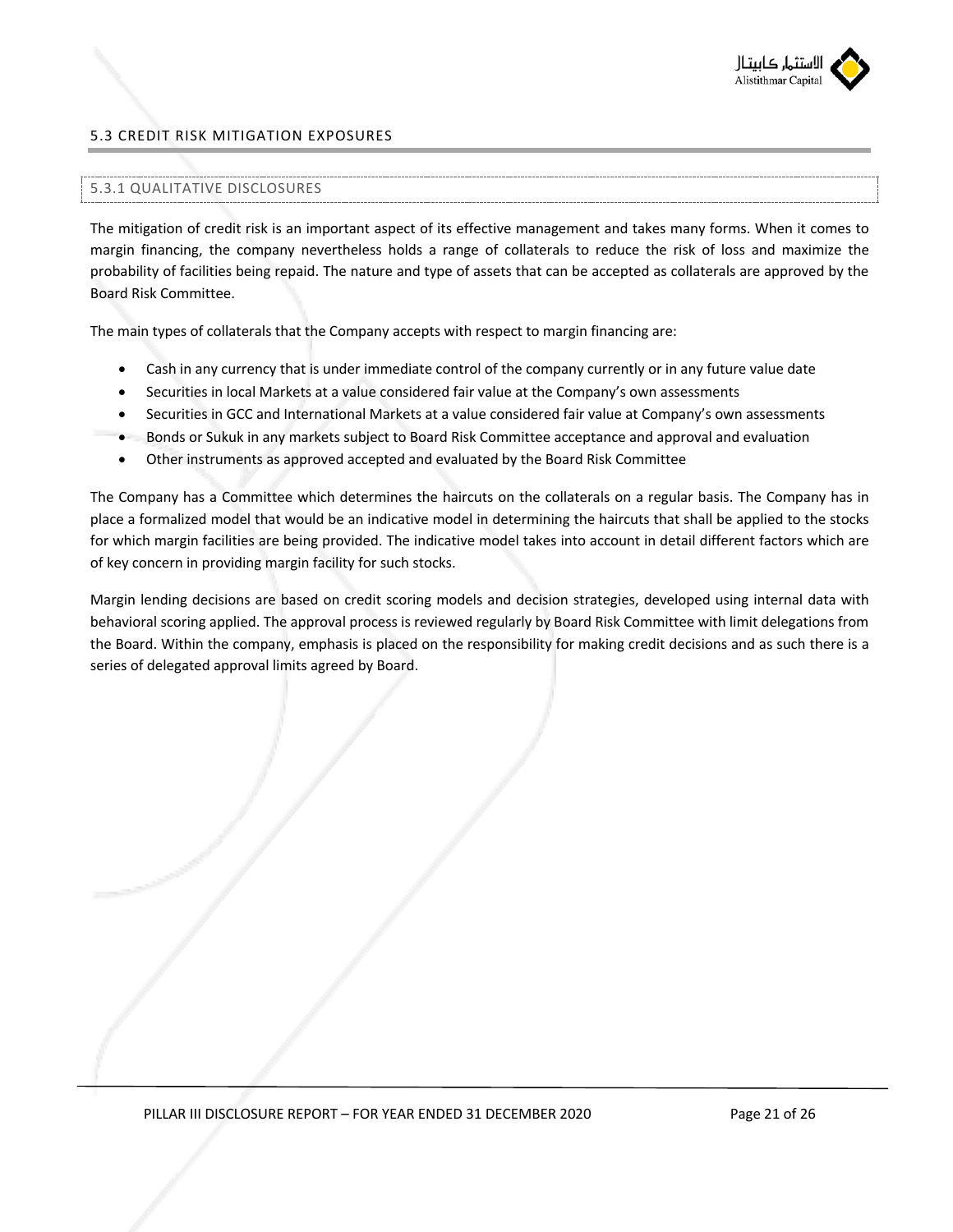

## 5.3.2 QUANTITATIVE DISCLOSURES

|                                                    | Exposures<br>before CRM | Exposures<br>covered by<br>Guarantee/<br>Credit<br>derivatives | Exposures<br>covered by<br>Financial<br>collateral | Exposures<br>covered by<br>Netting<br>Agreement | Exposures<br>covered by<br>other<br>eligible<br>collaterals | Exposures<br>after CRM |
|----------------------------------------------------|-------------------------|----------------------------------------------------------------|----------------------------------------------------|-------------------------------------------------|-------------------------------------------------------------|------------------------|
| <b>Credit Risk</b>                                 |                         |                                                                |                                                    |                                                 |                                                             |                        |
| On-balance sheet                                   |                         |                                                                |                                                    |                                                 |                                                             |                        |
| exposures                                          |                         |                                                                |                                                    |                                                 |                                                             |                        |
| <b>Government and Central</b>                      |                         |                                                                |                                                    |                                                 |                                                             |                        |
| <b>Banks</b>                                       |                         |                                                                |                                                    |                                                 |                                                             |                        |
| Capital Market                                     | 646                     |                                                                |                                                    |                                                 |                                                             | 646                    |
| <b>Institutions and Banks</b>                      |                         |                                                                |                                                    |                                                 |                                                             |                        |
| Corporates                                         |                         |                                                                |                                                    |                                                 |                                                             |                        |
| Retail                                             |                         | L.                                                             |                                                    | $\overline{a}$                                  |                                                             |                        |
| Investments                                        | 11,262                  |                                                                |                                                    | $\overline{a}$                                  | ÷,                                                          | 11,262                 |
| Securitization                                     |                         |                                                                |                                                    |                                                 |                                                             |                        |
| <b>Margin Financing</b>                            | 636,322                 |                                                                | 636,322*                                           |                                                 |                                                             | 636,322*               |
| <b>Other Assets</b>                                | 30,790                  |                                                                |                                                    | $\overline{a}$                                  | $\overline{a}$                                              | 30,790                 |
| <b>Total On-Balance sheet</b><br>exposures         | 679,020                 |                                                                | 636,322                                            |                                                 |                                                             | 679,020                |
| Off-balance sheet                                  | L,                      |                                                                |                                                    | L,                                              |                                                             |                        |
| exposures                                          |                         |                                                                |                                                    |                                                 |                                                             |                        |
| <b>OTC/Credit Derivatives</b>                      | ۰                       |                                                                |                                                    | $\overline{a}$                                  |                                                             |                        |
| Exposure in the form of                            |                         |                                                                |                                                    |                                                 |                                                             |                        |
| repurchase agreements                              |                         |                                                                |                                                    |                                                 |                                                             |                        |
| Exposure in the form of                            |                         |                                                                |                                                    |                                                 |                                                             |                        |
| securities lending                                 |                         |                                                                |                                                    |                                                 |                                                             |                        |
| Exposure in the form of                            | L.                      |                                                                |                                                    |                                                 |                                                             |                        |
| commitments                                        |                         |                                                                |                                                    |                                                 |                                                             |                        |
| * Other off-balance sheet                          |                         |                                                                |                                                    |                                                 |                                                             |                        |
| exposures                                          |                         |                                                                |                                                    |                                                 |                                                             |                        |
| <b>Total Off-Balance sheet</b>                     | $\overline{a}$          |                                                                |                                                    | $\overline{a}$                                  |                                                             |                        |
| exposures                                          |                         |                                                                |                                                    |                                                 |                                                             |                        |
| <b>Total On and Off-Balance</b><br>sheet exposures | 679,020                 |                                                                | 636,322                                            |                                                 |                                                             | 679,020                |

*\* The Company has CRM techniques, however as per the regulation, since the capital charge is based on the exposures before CRM, the same has been reported here. However, the company has collaterals to cover the exposures to margin financing.* 

PILLAR III DISCLOSURE REPORT - FOR YEAR ENDED 31 DECEMBER 2020 Page 22 of 26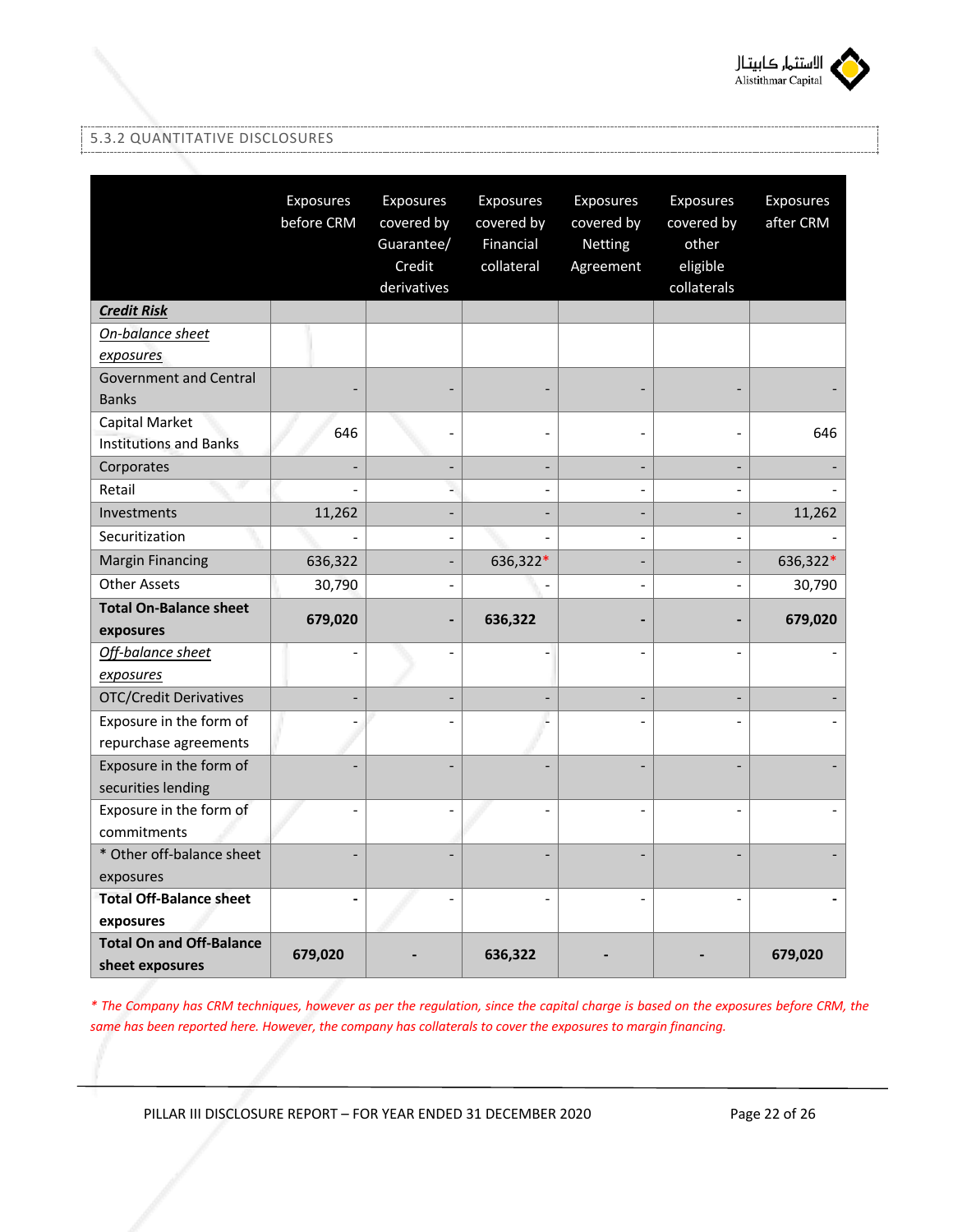

## 5.4 COUNTERPARTY CREDIT RISK (CCR) AND OFF BALANCE SHEET DISCLOSURES

#### 5.4.1 QUALITATIVE DISCLOSURES

Counterparty credit risk is the risk that a counterparty to a transaction may default before completing the satisfactory settlement of the transaction.

The company does not have any exposure to any Over-The-Counter (OTC) derivatives.

#### 5.4.2 QUANTITATIVE DISCLOSURES

Not applicable, as the company does not have any exposure to any OTC derivatives.

#### 5.5 MARKET RISK DISCLOSURES

### 5.5.1 QUALITATIVE DISCLOSURES

This is the risk that the value of an investment will decrease due to movements in market factors. The market risk factors considered by the Company are equity risk, interest rate risk, foreign exchange risk, credit spread risk, underwriting risk, commodity risk and settlement risk. The Company has very little market risk given that it does not operate an active trading book. It invests its excess cash in carefully analyzed and selected investment after appropriate due diligence.

The Company does not have an active trading book, however it has established a detailed Investment policy guideline that it should follow which prescribes the trading limits, investment limits, exposure limits, etc. that shall be followed in case of any positions that the Company takes in principal. The Company has a formalized procedure to be followed in case of taking any exposures to investments as Principal. One of the purposes of this procedure was to ensure that the capital adequacy requirements are taken into consideration well before the investment is made. This process is in addition to the formal approval process which requires all such investments taken in principal capacity to be approved by the Board Executive Committee having representation of Board members in the Committee.

The monitoring and control of market risk is handled by the risk management function which is responsible for ensuring market risk exposures are measured in accordance with defined policies and reported daily against prescribed control limits.

The company does not have an active trading book, however with the new requirements of IFRS 9 and classification of investments, certain investments are now being classified as Trading investments owing to the Statutory requirements and hence attracts Market Risk capital charge as opposed to the previously charged Capital Risk capital charge. However given the in active trading book, this is not a significant component of the minimum capital requirements.

### 5.5.2 QUANTITATIVE DISCLOSURES

The capital requirements for market risk as per the requirements of Pillar 1 of the Prudential Rules as of December 31, 2020 are as follows: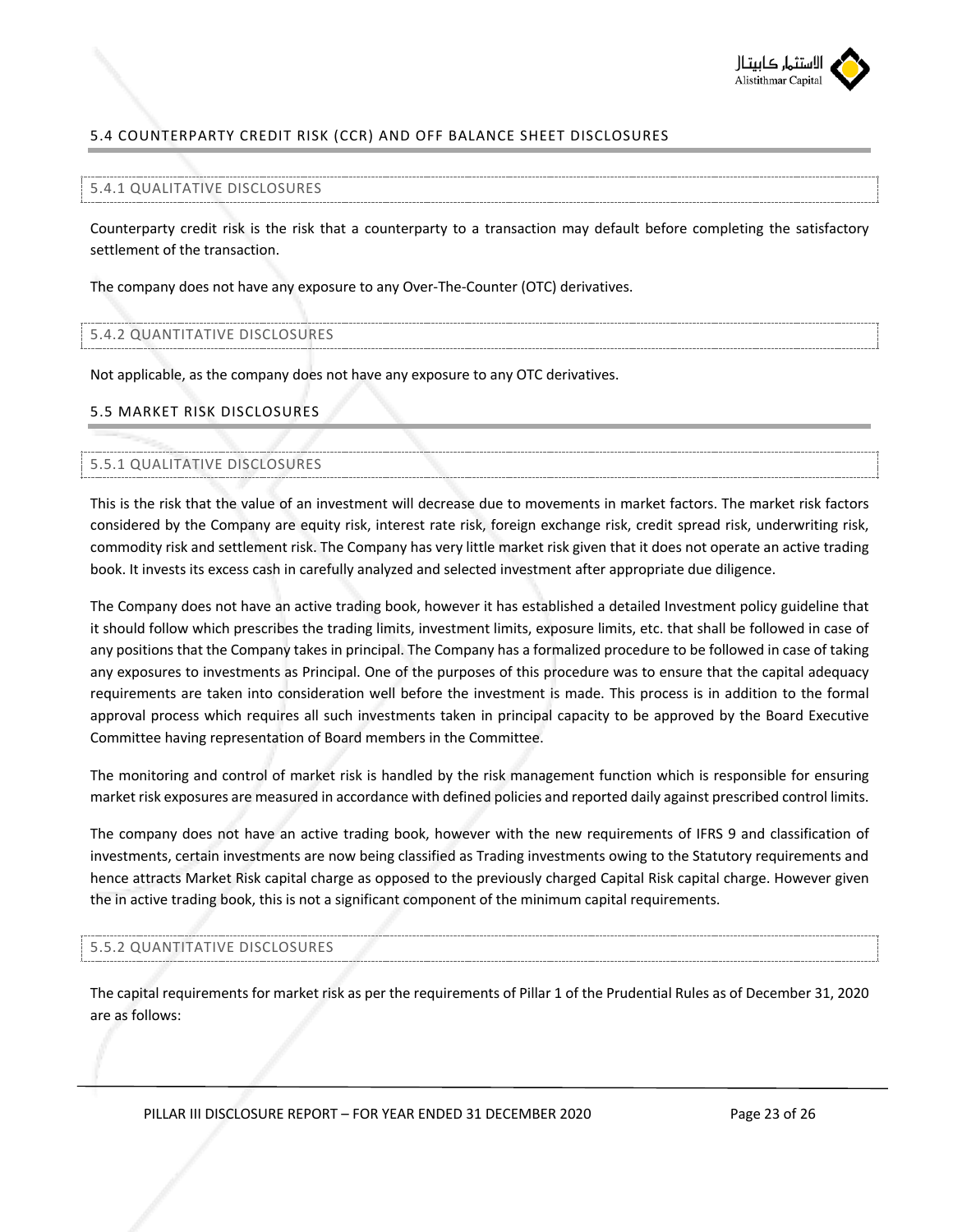

| All figures are in SAR '000       | Capital<br>requirements |
|-----------------------------------|-------------------------|
| Equity & Fund Risk                | 3,793                   |
| Interest Rate Risk                |                         |
| <b>Commodities Risk</b>           |                         |
| <b>FX Risk</b>                    | 81                      |
| <b>Underwriting Risk</b>          |                         |
| <b>Excess Exposure Risk</b>       |                         |
| Settlement Risk                   |                         |
| <b>Total capital requirements</b> | 3.87                    |

## 5.6 OPERATIONAL RISK DISCLOSURE

## 5.6.1 QUALITATIVE DISCLOSURES

Operational risk is defined as per Basel II regulations, as the risk of direct or indirect losses resulting from human factors, external events and inadequate or failed internal processes and systems. In general, there are four main causes that are identified in standard operational risk definitions. Operational risk events can occur when there are inadequacies or failures due to:

- People (human factors)
- **Processes**
- **Systems**
- External events

Even though the above is self-explanatory, the above explicitly means, the person doing the activity making an error, the process that supports the activity is flawed, the system that facilitated the activity is broken, or an external event occurs that disrupts the activity.

In order to manage the operational risks within the Company, it operates a 'three line of defense' model as indicated below:

- The first line of defense is business line management. It has the primary responsibility for the identification, management and mitigation of the risks associated with the products and processed of its business. It engages in regular testing and certification of the adequacy and effectiveness of controls and compliance with the company's policies and procedures
- The second line of defense is the company's Risk Management Department. This department is responsible for identifying the potential sources of risks that can arise as a result of the differing business lines and support functions in the Company. It is also responsible for the preparation and maintenance of the detailed risk register which identified the potential sources of risk and the possible controls that have to be in place in order to mitigate the identified risks
	- The third line of defense is Audit. The Company's internal audit is responsible for assessing compliance with the risk register and for providing independent evaluation of the adequacy and effectiveness of the risk control framework. The Head of Internal Audit reports to the Audit Committee which is a Board Committee.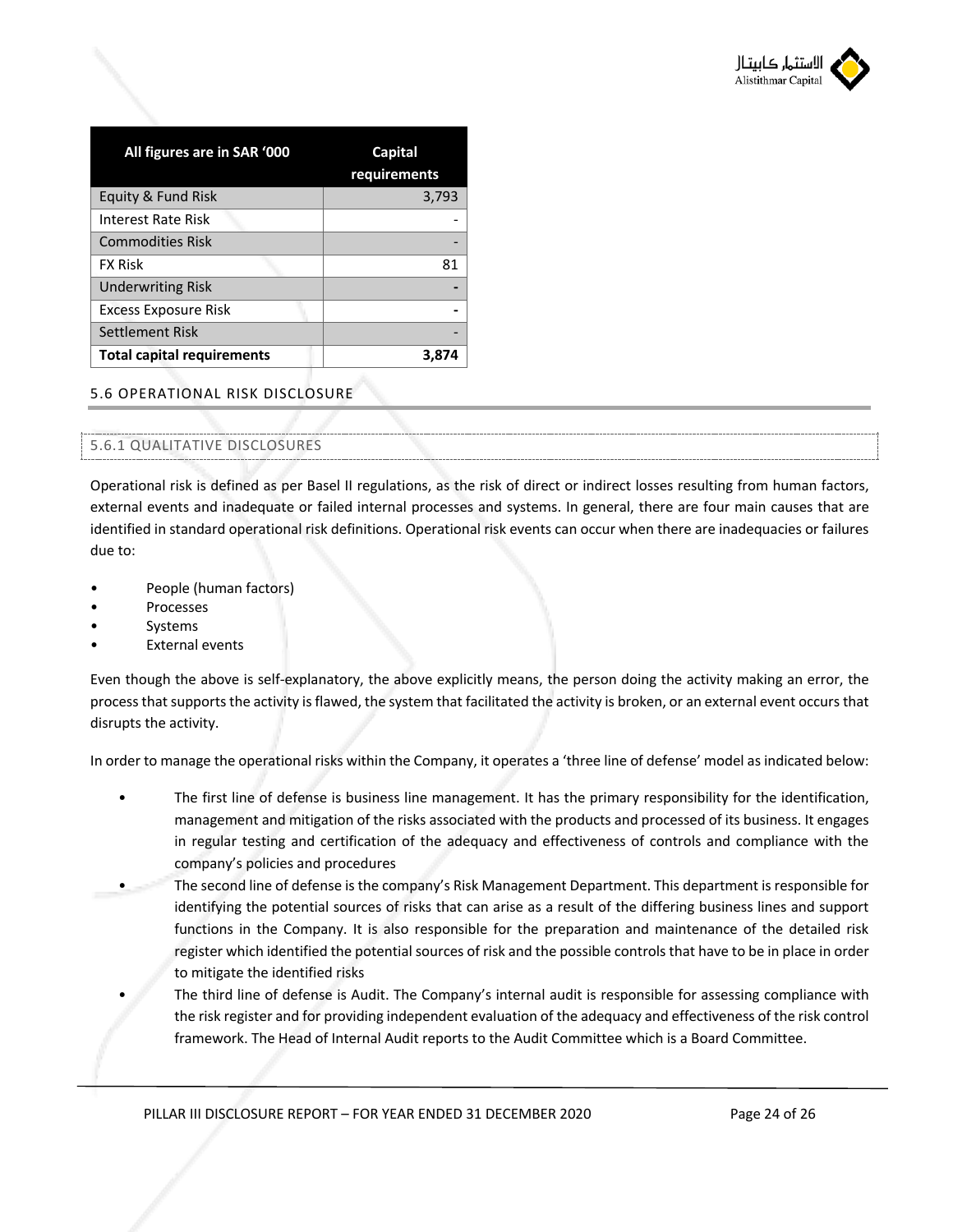

In addition, to the above framework, it has been the Company's practice to document detailed policies and procedures, for all business lines and functions within the Company, which shall detail the ways in which things should be carried out to achieve the objectives of the function with minimal errors. The Company's policies and procedures are regularly reviewed the management and approved by the Board of Directors.

The Company follows the Basic Indicator Approach for the calculation of the operational risk capital requirements which is 15% of the income indicator calculated in accordance with Annex 4 of the Prudential Rules. However as stipulated by the Prudential Rules, the requirement for operational risks shall correspond to not less than 25% of the Company's overhead expenses calculated in accordance with Chapter 12 of Part 1 of the Prudential Rules.

## 5.6.2 QUANTITATIVE DISCLOSURES

As per the guidelines in the Prudential Rules, the capital requirement as per the approach stated above is SAR 21.610 Mn as of the year ended 31 December 2020.

## 5.7 LIQUIDITY RISK DISCLOSURE

## 5.7.1 QUALITATIVE DISCLOSURES

Liquidity risk is the risk of not having available sufficient resources to enable it to meet its obligations as they fall due or can only secure such resources at excessive cost. The two aspects of liquidity are asset liquidity and funding liquidity.

- Funding liquidity risk arises when the necessary liquidity to fund obligations cannot be obtained at the expected terms and when required.
- Asset liquidity (or market liquidity) risk arises when the assets are not able to be disposed or transferred into cash without affecting the liquidity of the asset or incurring significant losses

The company has an approved liquidity risk policy in place which is regularly reviewed. The aim of the policy is to describe the policies and guidelines through which the Company manages its cash flow mismatches and its adopted liquidity risk management structure.

The key metrics the Company uses to measure and limit liquidity risk is on two aspects:

- 1. Ability to meet commitments
- 2. Ability to meet the liabilities on its balance sheet

The company regularly monitors the following on a periodic basis as agreed by the management to assess the liquidity risk:

- 1. Surplus/deficit in availability of funding in order to assess the ability to meet commitments
- 2. Residual contractual mismatch –in order to assess the mismatch in maturity of assets and liabilities

For the purpose of assessing the surplus/deficit in availability of funding, stressed scenario of worst case utilization scenarios by all customers is assumed. The stress test scenarios are applied keeping in mind the controls in place as discussed previously.